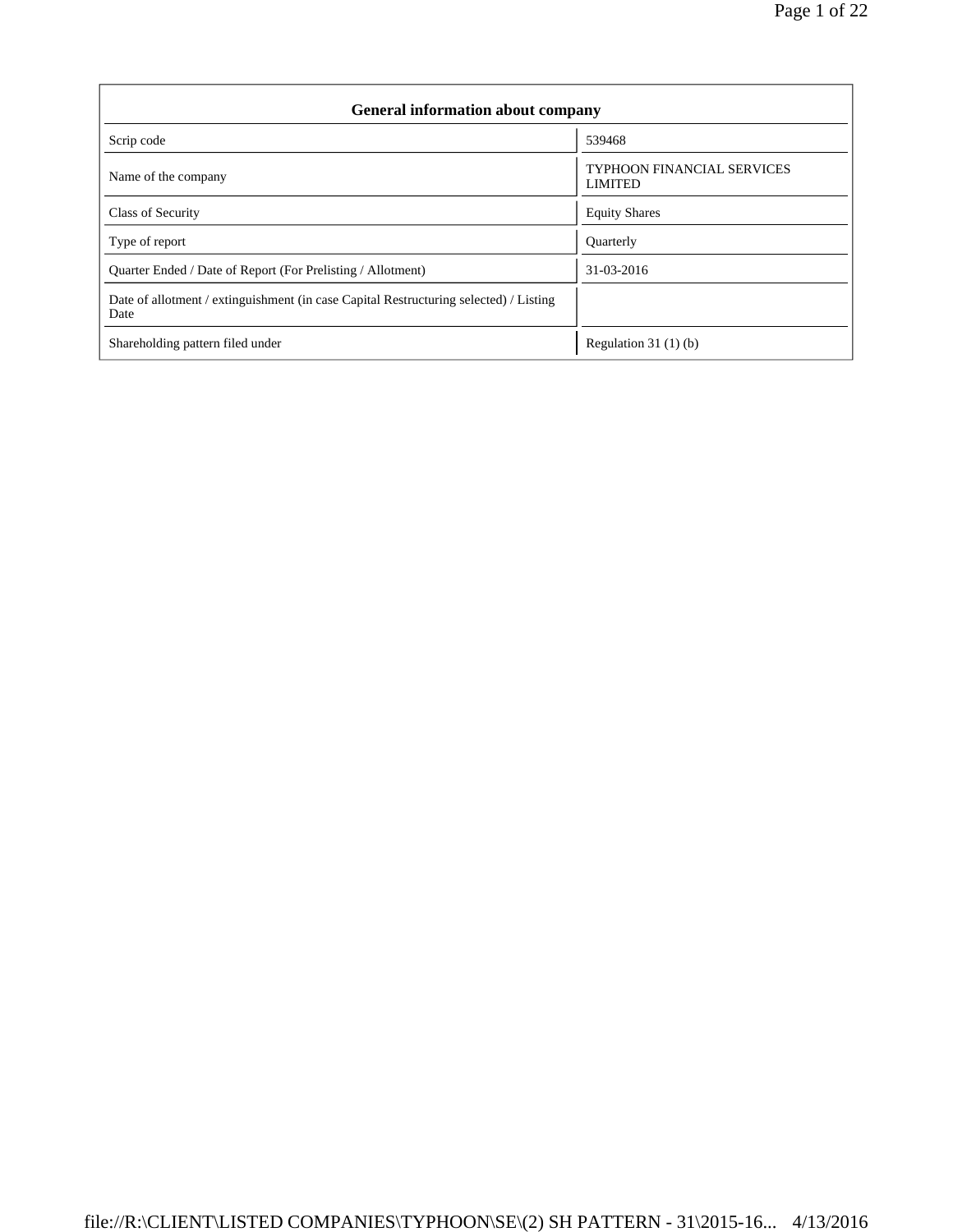| Sr. No.      | <b>Particular</b>                                                                      | Yes/No         |
|--------------|----------------------------------------------------------------------------------------|----------------|
|              | Whether the Listed Entity has issued any partly paid up shares?                        | N <sub>o</sub> |
|              | Whether the Listed Entity has issued any Convertible Securities?                       | N <sub>0</sub> |
|              | Whether the Listed Entity has issued any Warrants?                                     | N <sub>o</sub> |
|              | Whether the Listed Entity has any shares against which depository receipts are issued? | No             |
|              | Whether the Listed Entity has any shares in locked-in?                                 | N <sub>0</sub> |
| <sub>0</sub> | Whether any shares held by promoters are pledge or otherwise encumbered?               | N <sub>0</sub> |
|              | Whether company has equity shares with differential voting rights?                     | N <sub>0</sub> |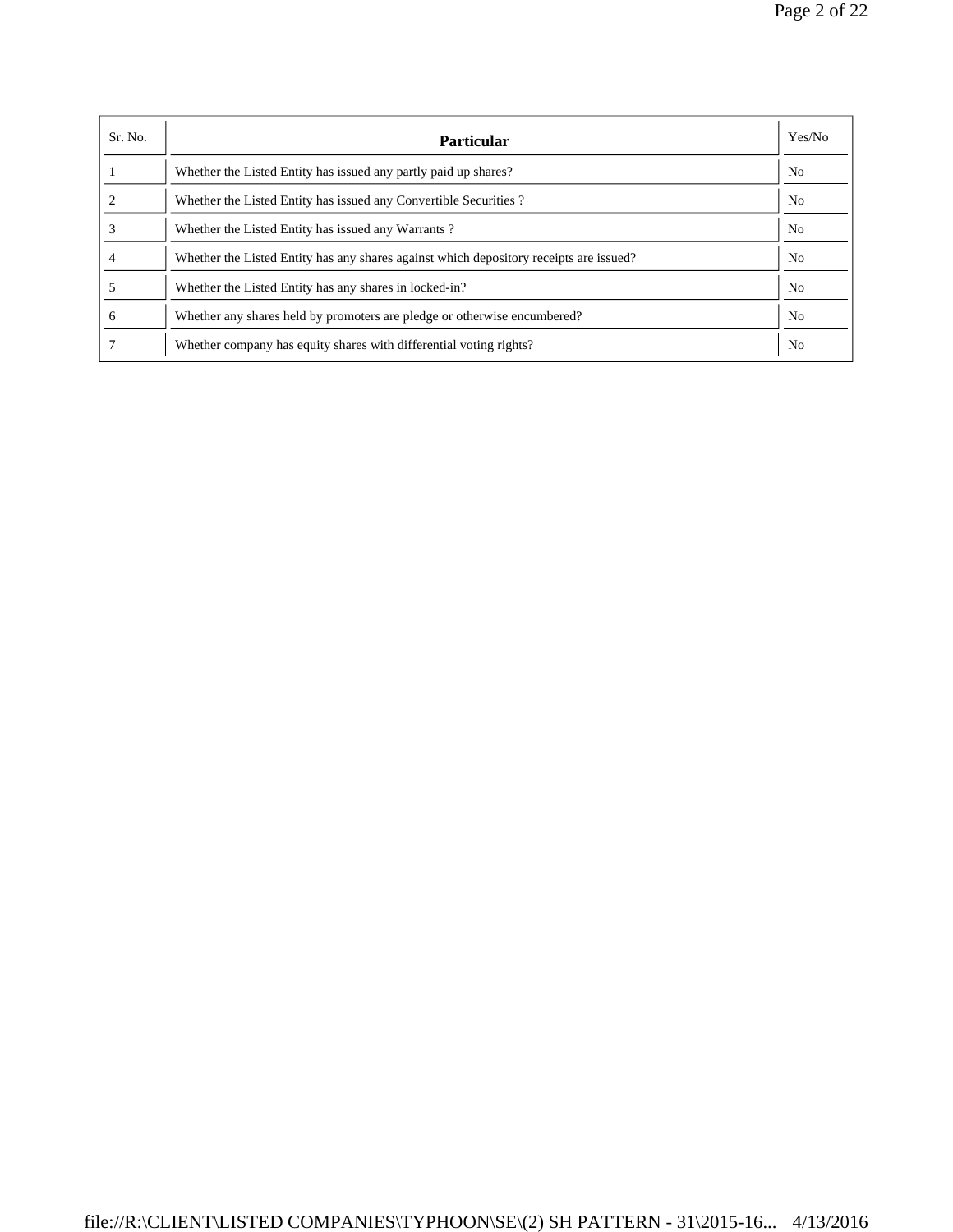|                 | Table I - Summary Statement holding of specified securities |                                  |                        |                                 |                                                                  |                                                            |                                                                                    |                                                                  |               |         |                                   |
|-----------------|-------------------------------------------------------------|----------------------------------|------------------------|---------------------------------|------------------------------------------------------------------|------------------------------------------------------------|------------------------------------------------------------------------------------|------------------------------------------------------------------|---------------|---------|-----------------------------------|
|                 | Category<br>of<br>shareholder<br>(II)                       | Nos. Of<br>shareholders<br>(III) | No. of<br>fully        | No.<br>Of<br>Partly             | No. Of<br>shares<br>underlying<br>Depository<br>Receipts<br>(VI) | Total<br>nos.                                              | Shareholding<br>as a % of<br>total no. of                                          | Number of Voting Rights held in each<br>class of securities (IX) |               |         |                                   |
| Category<br>(I) |                                                             |                                  | paid up<br>equity      | paid-<br>up                     |                                                                  | shares<br>held<br>$(VII) =$<br>$(IV)$ +<br>$(V) +$<br>(VI) | shares<br>(calculated as<br>per SCRR,<br>$1957)$ (VIII)<br>As a % of<br>$(A+B+C2)$ | No of Voting (XIV) Rights                                        |               |         |                                   |
|                 |                                                             |                                  | shares<br>held<br>(IV) | equity<br>shares<br>held<br>(V) |                                                                  |                                                            |                                                                                    | Class<br>eg: X                                                   | Class<br>eg:y | Total   | Total as a<br>$%$ of<br>$(A+B+C)$ |
| (A)             | Promoter<br>&<br>Promoter<br>Group                          | 9                                | 2007800                |                                 |                                                                  | 2007800                                                    | 66.91                                                                              | 2007800                                                          |               | 2007800 | 66.91                             |
| (B)             | Public                                                      | 574                              | 992800                 |                                 |                                                                  | 992800                                                     | 33.09                                                                              | 992800                                                           |               | 992800  | 33.09                             |
| (C)             | Non<br>Promoter-<br>Non Public                              |                                  |                        |                                 |                                                                  |                                                            |                                                                                    |                                                                  |               |         |                                   |
| (C1)            | <b>Shares</b><br>underlying<br><b>DRs</b>                   |                                  |                        |                                 |                                                                  |                                                            |                                                                                    |                                                                  |               |         |                                   |
| (C2)            | Shares held<br>by<br>Employee<br>Trusts                     |                                  |                        |                                 |                                                                  |                                                            |                                                                                    |                                                                  |               |         |                                   |
|                 | Total                                                       | 583                              | 3000600                |                                 |                                                                  | 3000600                                                    |                                                                                    | 3000600                                                          |               | 3000600 | 100                               |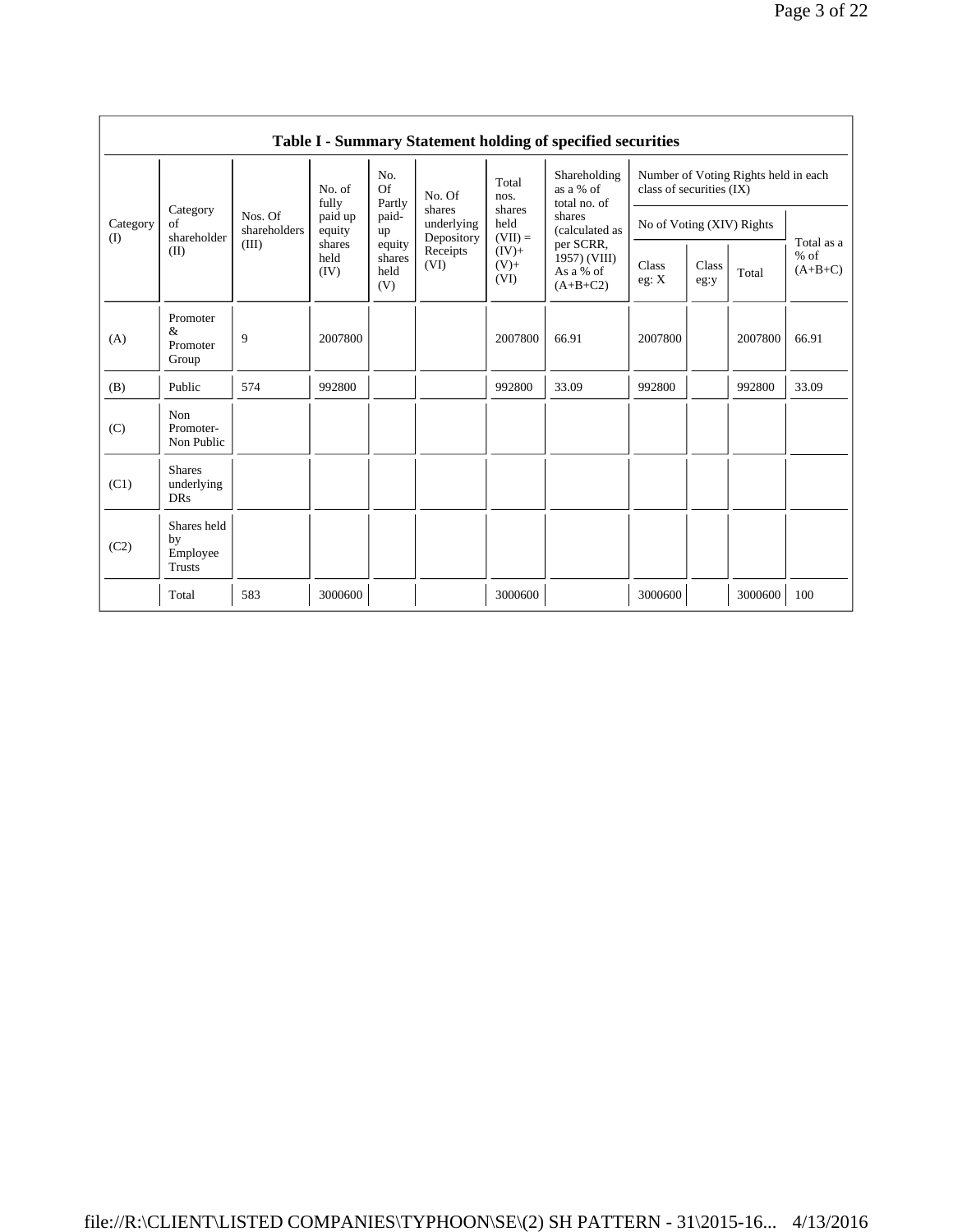|                 | Table I - Summary Statement holding of specified securities |                                                                                                                           |                                                      |                                                                                            |                                                                                           |                                                         |            |                                                                               |                                |                                       |
|-----------------|-------------------------------------------------------------|---------------------------------------------------------------------------------------------------------------------------|------------------------------------------------------|--------------------------------------------------------------------------------------------|-------------------------------------------------------------------------------------------|---------------------------------------------------------|------------|-------------------------------------------------------------------------------|--------------------------------|---------------------------------------|
| Category<br>(I) | Category of<br>shareholder<br>(II)                          | No. Of<br><b>Shares</b><br>Underlying<br>No. Of<br>Warrants<br>Outstanding<br>convertible<br>$(X_i)$<br>securities<br>(X) |                                                      | No. Of<br><b>Shares</b><br>Underlying<br>Outstanding<br>convertible                        | Shareholding,<br>as a % assuming<br>full conversion<br>of convertible<br>securities (as a | Number of<br>Locked in<br>shares $(XII)$                |            | Number of<br><b>Shares</b><br>pledged or<br>otherwise<br>encumbered<br>(XIII) |                                | Number of<br>equity shares<br>held in |
|                 |                                                             |                                                                                                                           | securities<br>and No. Of<br>Warrants<br>$(Xi)$ $(a)$ | percentage of<br>diluted share<br>capital) $(XI)$ =<br>$(VII)+(X)$ As a<br>% of $(A+B+C2)$ | No.<br>(a)                                                                                | As a<br>$%$ of<br>total<br><b>Shares</b><br>held<br>(b) | No.<br>(a) | As a %<br>of total<br><b>Shares</b><br>held<br>(b)                            | dematerialized<br>form $(XIV)$ |                                       |
| (A)             | Promoter &<br>Promoter<br>Group                             |                                                                                                                           |                                                      |                                                                                            | 66.91                                                                                     |                                                         |            |                                                                               |                                | 2007800                               |
| (B)             | Public                                                      |                                                                                                                           |                                                      |                                                                                            | 33.09                                                                                     |                                                         |            |                                                                               |                                | 464720                                |
| (C)             | Non<br>Promoter-<br>Non Public                              |                                                                                                                           |                                                      |                                                                                            |                                                                                           |                                                         |            |                                                                               |                                |                                       |
| (C1)            | <b>Shares</b><br>underlying<br><b>DRs</b>                   |                                                                                                                           |                                                      |                                                                                            |                                                                                           |                                                         |            |                                                                               |                                |                                       |
| (C2)            | Shares held<br>by<br>Employee<br>Trusts                     |                                                                                                                           |                                                      |                                                                                            |                                                                                           |                                                         |            |                                                                               |                                |                                       |
|                 | Total                                                       |                                                                                                                           |                                                      |                                                                                            |                                                                                           |                                                         |            |                                                                               |                                | 2472520                               |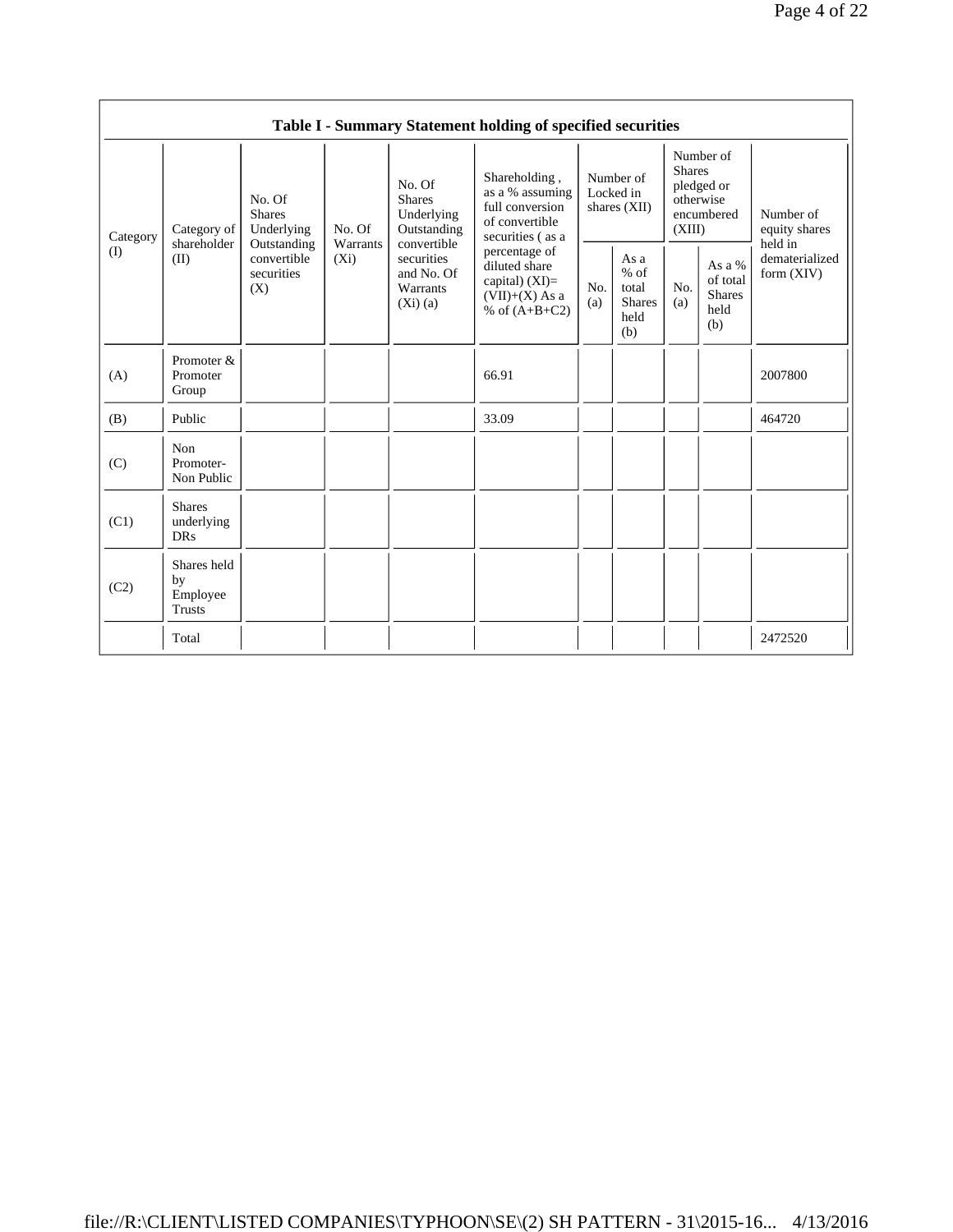|                                                                                                | Table II - Statement showing shareholding pattern of the Promoter and Promoter Group                                |                                  |                                      |                                 |                                    |                             |                                                  |                               |               |                                 |                                                    |
|------------------------------------------------------------------------------------------------|---------------------------------------------------------------------------------------------------------------------|----------------------------------|--------------------------------------|---------------------------------|------------------------------------|-----------------------------|--------------------------------------------------|-------------------------------|---------------|---------------------------------|----------------------------------------------------|
|                                                                                                |                                                                                                                     |                                  | No. of<br>fully<br>paid up<br>equity | No.<br>Of                       | No. Of                             | Total<br>nos.               | Shareholding<br>as a % of<br>total no. of        | each class of securities (IX) |               | Number of Voting Rights held in |                                                    |
| Sr.                                                                                            | Category &<br>Name of the                                                                                           | Nos. Of<br>shareholders<br>(III) |                                      | Partly<br>paid-<br>up           | shares<br>underlying<br>Depository | shares<br>held<br>$(VII) =$ | shares<br>(calculated<br>as per                  | No of Voting (XIV) Rights     |               |                                 | Total<br>as a %<br>of<br>Total<br>Voting<br>rights |
|                                                                                                | Shareholders (I)                                                                                                    |                                  | shares<br>held<br>(IV)               | equity<br>shares<br>held<br>(V) | Receipts<br>(VI)                   | $(IV)+$<br>$(V)$ +<br>(VI)  | SCRR,<br>1957) (VIII)<br>As a % of<br>$(A+B+C2)$ | Class<br>eg: X                | Class<br>eg:y | Total                           |                                                    |
| A                                                                                              | Table II - Statement showing shareholding pattern of the Promoter and Promoter Group                                |                                  |                                      |                                 |                                    |                             |                                                  |                               |               |                                 |                                                    |
| (1)                                                                                            | Indian                                                                                                              |                                  |                                      |                                 |                                    |                             |                                                  |                               |               |                                 |                                                    |
| (a)                                                                                            | Individuals/Hindu<br>undivided Family                                                                               | 3                                | 495500                               |                                 |                                    | 495500                      | 16.51                                            | 495500                        |               | 495500                          | 16.51                                              |
| (d)                                                                                            | Any Other<br>(specify)                                                                                              | 6                                | 1512300                              |                                 |                                    | 1512300                     | 50.4                                             | 1512300                       |               | 1512300                         | 50.4                                               |
| Sub-Total<br>(A)(1)                                                                            |                                                                                                                     | 9                                | 2007800                              |                                 |                                    | 2007800                     | 66.91                                            | 2007800                       |               | 2007800                         | 66.91                                              |
| (2)                                                                                            | Foreign                                                                                                             |                                  |                                      |                                 |                                    |                             |                                                  |                               |               |                                 |                                                    |
| Total<br>Shareholding<br>of Promoter<br>and<br>Promoter<br>Group $(A)=$<br>$(A)(1)+(A)$<br>(2) |                                                                                                                     | 9                                | 2007800                              |                                 |                                    | 2007800                     | 66.91                                            | 2007800                       |               | 2007800                         | 66.91                                              |
| B                                                                                              | Table III - Statement showing shareholding pattern of the Public shareholder                                        |                                  |                                      |                                 |                                    |                             |                                                  |                               |               |                                 |                                                    |
| (1)                                                                                            | Institutions                                                                                                        |                                  |                                      |                                 |                                    |                             |                                                  |                               |               |                                 |                                                    |
| (3)                                                                                            | Non-institutions                                                                                                    |                                  |                                      |                                 |                                    |                             |                                                  |                               |               |                                 |                                                    |
| (a(i))                                                                                         | Individuals -<br>i.Individual<br>shareholders<br>holding nominal<br>share capital up<br>to Rs. 2 lakhs.             | 548                              | 109660                               |                                 |                                    | 109660                      | 3.65                                             | 109660                        |               | 109660                          | 3.65                                               |
| (a(ii))                                                                                        | Individuals - ii.<br>Individual<br>shareholders<br>holding nominal<br>share capital in<br>excess of Rs. 2<br>lakhs. | 17                               | 870000                               |                                 |                                    | 870000                      | 28.99                                            | 870000                        |               | 870000                          | 28.99                                              |
| (e)                                                                                            | Any Other<br>(specify)                                                                                              | 9                                | 13140                                |                                 |                                    | 13140                       | 0.44                                             | 13140                         |               | 13140                           | 0.44                                               |
| Sub-Total<br>(B)(3)                                                                            |                                                                                                                     | 574                              | 992800                               |                                 |                                    | 992800                      | 33.09                                            | 992800                        |               | 992800                          | 33.09                                              |
| <b>Total Public</b><br>Shareholding<br>$(B)=(B)(1)+$<br>$(B)(2)+(B)$<br>(3)                    |                                                                                                                     | 574                              | 992800                               |                                 |                                    | 992800                      | 33.09                                            | 992800                        |               | 992800                          | 33.09                                              |
| ${\bf C}$                                                                                      | Table IV - Statement showing shareholding pattern of the Non Promoter- Non Public shareholder                       |                                  |                                      |                                 |                                    |                             |                                                  |                               |               |                                 |                                                    |
| $\mathbf{I}$                                                                                   | $\mathbf{r}$                                                                                                        |                                  | $\mathbf{L}$<br>$\mathbf{I}$         | $\mathbf{I}$                    | $\mathbf{I}$                       | $\mathbf{I}$                |                                                  | $\mathbf I$                   | $\mathbf{I}$  | $\mathbf{I}$                    | $\mathbf{I}$                                       |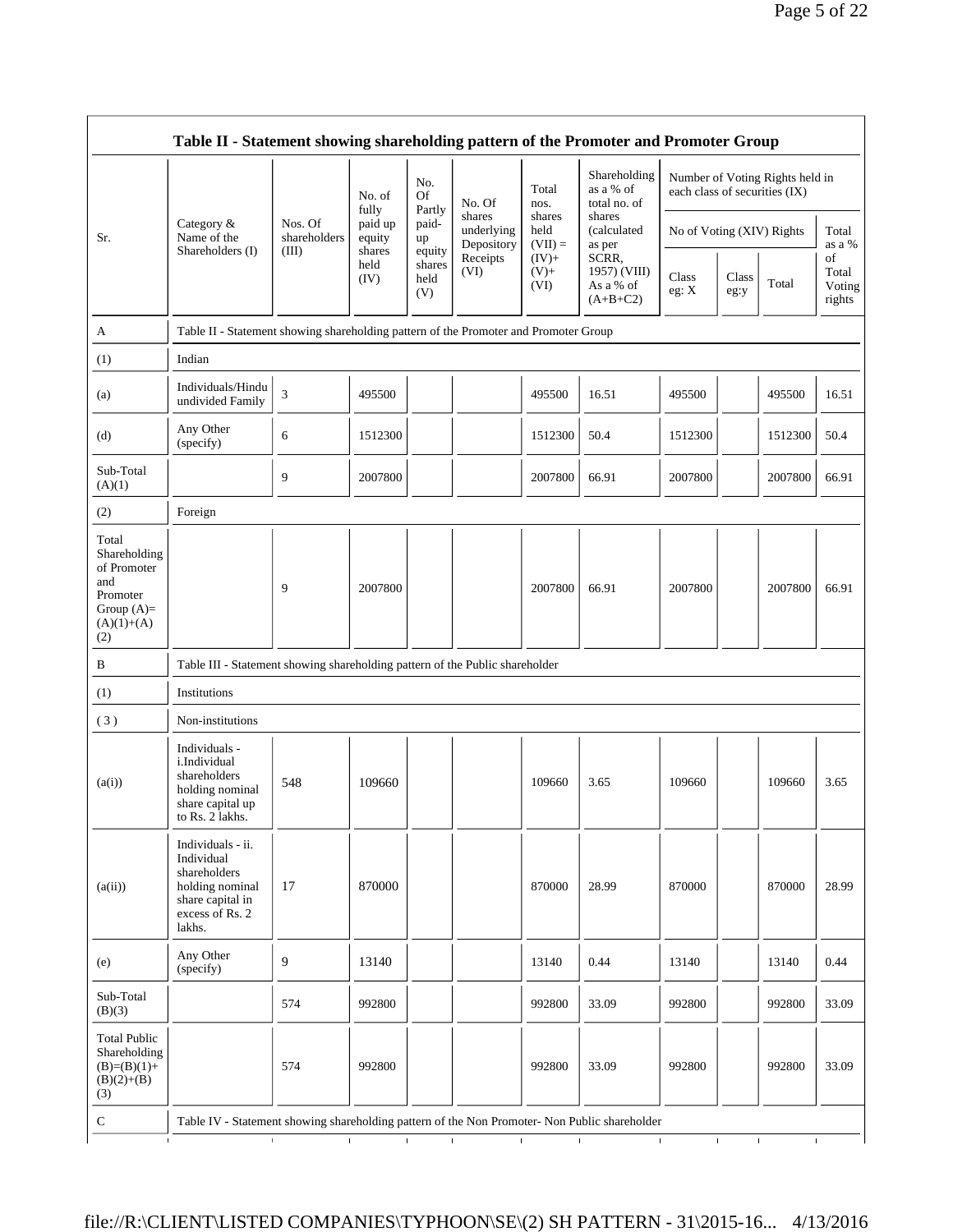| Total<br>$(A+B+C2)$ | 583 | 3000600 |  | 3000600 | 100 | 3000600 | 3000600 | 100 |
|---------------------|-----|---------|--|---------|-----|---------|---------|-----|
| Total<br>$(A+B+C)$  | 583 | 3000600 |  | 3000600 |     | 3000600 | 3000600 | 100 |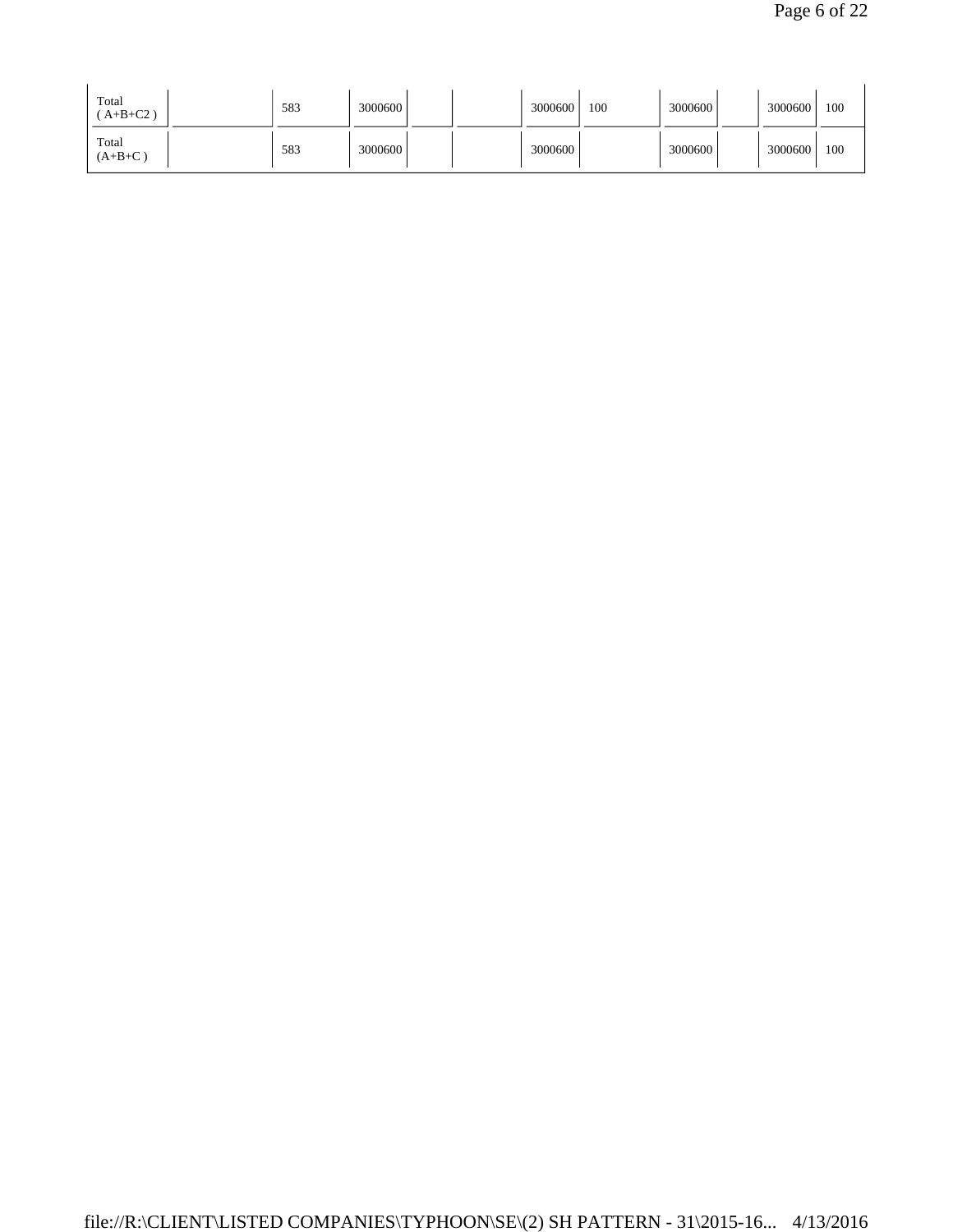|                                                                                         | Table II - Statement showing shareholding pattern of the Promoter and Promoter Group |                                           |                                                                             |                                                                                               |                                          |                                                    |                                                                               |                                                                |                                       |
|-----------------------------------------------------------------------------------------|--------------------------------------------------------------------------------------|-------------------------------------------|-----------------------------------------------------------------------------|-----------------------------------------------------------------------------------------------|------------------------------------------|----------------------------------------------------|-------------------------------------------------------------------------------|----------------------------------------------------------------|---------------------------------------|
| Sr.                                                                                     | No. Of<br><b>Shares</b><br>Underlying<br>Outstanding                                 | No. Of<br>Warrants                        | No. Of Shares<br>Underlying<br>Outstanding<br>convertible<br>securities and | Shareholding, as a<br>% assuming full<br>conversion of<br>convertible<br>securities (as a     | Number of<br>Locked in<br>shares $(XII)$ |                                                    | Number of<br><b>Shares</b><br>pledged or<br>otherwise<br>encumbered<br>(XIII) |                                                                | Number of<br>equity shares<br>held in |
|                                                                                         | convertible<br>securities $(X)$                                                      | $(X_i)$<br>No. Of<br>Warrants (Xi)<br>(a) |                                                                             | percentage of<br>diluted share<br>capital) $(XI) = (VII)$<br>$+(X)$ As a % of<br>$(A+B+C2)$   | No.<br>(a)                               | As a %<br>of total<br><b>Shares</b><br>held<br>(b) | No.<br>(a)                                                                    | As a %<br>of total<br><b>Shares</b><br>$\text{held}(\text{b})$ | dematerialized<br>form (XIV)          |
| A                                                                                       |                                                                                      |                                           |                                                                             | Table II - Statement showing shareholding pattern of the Promoter and Promoter Group          |                                          |                                                    |                                                                               |                                                                |                                       |
| (1)                                                                                     | Indian                                                                               |                                           |                                                                             |                                                                                               |                                          |                                                    |                                                                               |                                                                |                                       |
| (a)                                                                                     |                                                                                      |                                           |                                                                             | 16.51                                                                                         |                                          |                                                    |                                                                               |                                                                | 495500                                |
| (d)                                                                                     |                                                                                      |                                           |                                                                             | 50.4                                                                                          |                                          |                                                    |                                                                               |                                                                | 1512300                               |
| Sub-Total (A)<br>(1)                                                                    |                                                                                      |                                           |                                                                             | 66.91                                                                                         |                                          |                                                    |                                                                               |                                                                | 2007800                               |
| (2)                                                                                     | Foreign                                                                              |                                           |                                                                             |                                                                                               |                                          |                                                    |                                                                               |                                                                |                                       |
| Total<br>Shareholding<br>of Promoter<br>and Promoter<br>Group $(A)=(A)$<br>$(1)+(A)(2)$ |                                                                                      |                                           |                                                                             | 66.91                                                                                         |                                          |                                                    |                                                                               |                                                                | 2007800                               |
| B                                                                                       |                                                                                      |                                           |                                                                             | Table III - Statement showing shareholding pattern of the Public shareholder                  |                                          |                                                    |                                                                               |                                                                |                                       |
| (1)                                                                                     | Institutions                                                                         |                                           |                                                                             |                                                                                               |                                          |                                                    |                                                                               |                                                                |                                       |
| (3)                                                                                     | Non-institutions                                                                     |                                           |                                                                             |                                                                                               |                                          |                                                    |                                                                               |                                                                |                                       |
| (a(i))                                                                                  |                                                                                      |                                           |                                                                             | 3.65                                                                                          |                                          |                                                    |                                                                               |                                                                | 7810                                  |
| (a(ii))                                                                                 |                                                                                      |                                           |                                                                             | 28.99                                                                                         |                                          |                                                    |                                                                               |                                                                | 443800                                |
| (e)                                                                                     |                                                                                      |                                           |                                                                             | 0.44                                                                                          |                                          |                                                    |                                                                               |                                                                | 13110                                 |
| $Sub-Total(B)$<br>(3)                                                                   |                                                                                      |                                           |                                                                             | 33.09                                                                                         |                                          |                                                    |                                                                               |                                                                | 464720                                |
| <b>Total Public</b><br>Shareholding<br>$(B)=(B)(1)+$<br>$(B)(2)+(B)(3)$                 |                                                                                      |                                           |                                                                             | 33.09                                                                                         |                                          |                                                    |                                                                               |                                                                | 464720                                |
| $\mathbf C$                                                                             |                                                                                      |                                           |                                                                             | Table IV - Statement showing shareholding pattern of the Non Promoter- Non Public shareholder |                                          |                                                    |                                                                               |                                                                |                                       |
| Total<br>$(A+B+C2)$                                                                     |                                                                                      |                                           |                                                                             | 100                                                                                           |                                          |                                                    |                                                                               |                                                                | 2472520                               |
| Total<br>$(A+B+C)$                                                                      |                                                                                      |                                           |                                                                             |                                                                                               |                                          |                                                    |                                                                               |                                                                | 2472520                               |

 $\Gamma$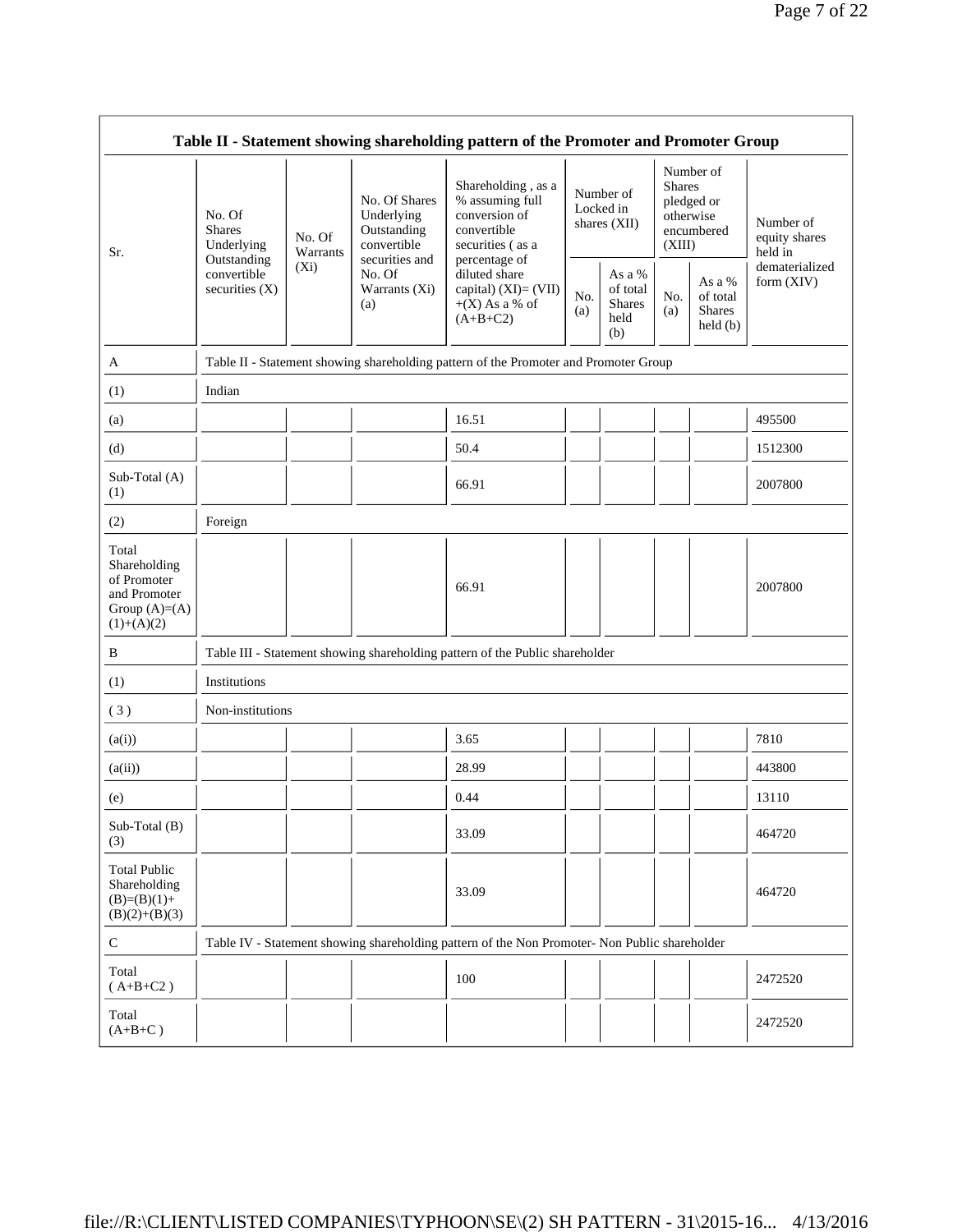|                                                                                                                                                                                           |                                                               | Individuals/Hindu undivided Family |                     |                       |  |
|-------------------------------------------------------------------------------------------------------------------------------------------------------------------------------------------|---------------------------------------------------------------|------------------------------------|---------------------|-----------------------|--|
| Searial No.                                                                                                                                                                               | $\mathbf{1}$                                                  | $\overline{c}$                     | 3                   |                       |  |
| Name of the<br>Shareholders (I)                                                                                                                                                           | Sushma Chhajer                                                | Ratanchand Ashokkumar              | Ashok Kumar Chhajer | Click here to go back |  |
| PAN(II)                                                                                                                                                                                   | ACKPC6176D                                                    | AACHR9143K                         | ACTPC0205E          | Total                 |  |
| No. of fully paid<br>up equity shares<br>$\text{held} (IV)$                                                                                                                               | 275400                                                        | 127000                             | 93100               | 495500                |  |
| No. Of Partly paid-<br>up equity shares<br>$\text{held}(V)$                                                                                                                               |                                                               |                                    |                     |                       |  |
| No. Of shares<br>underlying<br>Depository<br>Receipts (VI)                                                                                                                                |                                                               |                                    |                     |                       |  |
| Total nos. shares<br>held $(VII) = (IV) +$<br>$(V)+(VI)$                                                                                                                                  | 275400                                                        | 127000                             | 93100               | 495500                |  |
| Shareholding as a<br>% of total no. of<br>shares (calculated<br>as per SCRR,<br>1957) (VIII) As a<br>% of $(A+B+C2)$                                                                      | 9.18                                                          | 4.23                               | 3.1                 | 16.51                 |  |
|                                                                                                                                                                                           | Number of Voting Rights held in each class of securities (IX) |                                    |                     |                       |  |
| Class eg: $X$                                                                                                                                                                             | 275400                                                        | 127000                             | 93100               | 495500                |  |
| Class eg:y                                                                                                                                                                                |                                                               |                                    |                     |                       |  |
| Total                                                                                                                                                                                     | 275400                                                        | 127000                             | 93100               | 495500                |  |
| Total as a % of<br><b>Total Voting rights</b>                                                                                                                                             | 9.18                                                          | 4.23                               | 3.1                 | 16.51                 |  |
| No. Of Shares<br>Underlying<br>Outstanding<br>convertible<br>securities (X)                                                                                                               |                                                               |                                    |                     |                       |  |
| No. Of Warrants<br>$(X_i)$                                                                                                                                                                |                                                               |                                    |                     |                       |  |
| No. Of Shares<br>Underlying<br>Outstanding<br>convertible<br>securities and No.<br>Of Warrants (Xi)<br>(a)                                                                                |                                                               |                                    |                     |                       |  |
| Shareholding, as a<br>% assuming full<br>conversion of<br>convertible<br>securities (as a<br>percentage of<br>diluted share<br>capital) (XI)= (VII)<br>$+(Xi)(a)$ As a % of<br>$(A+B+C2)$ | 9.18                                                          | 4.23                               | 3.1                 | 16.51                 |  |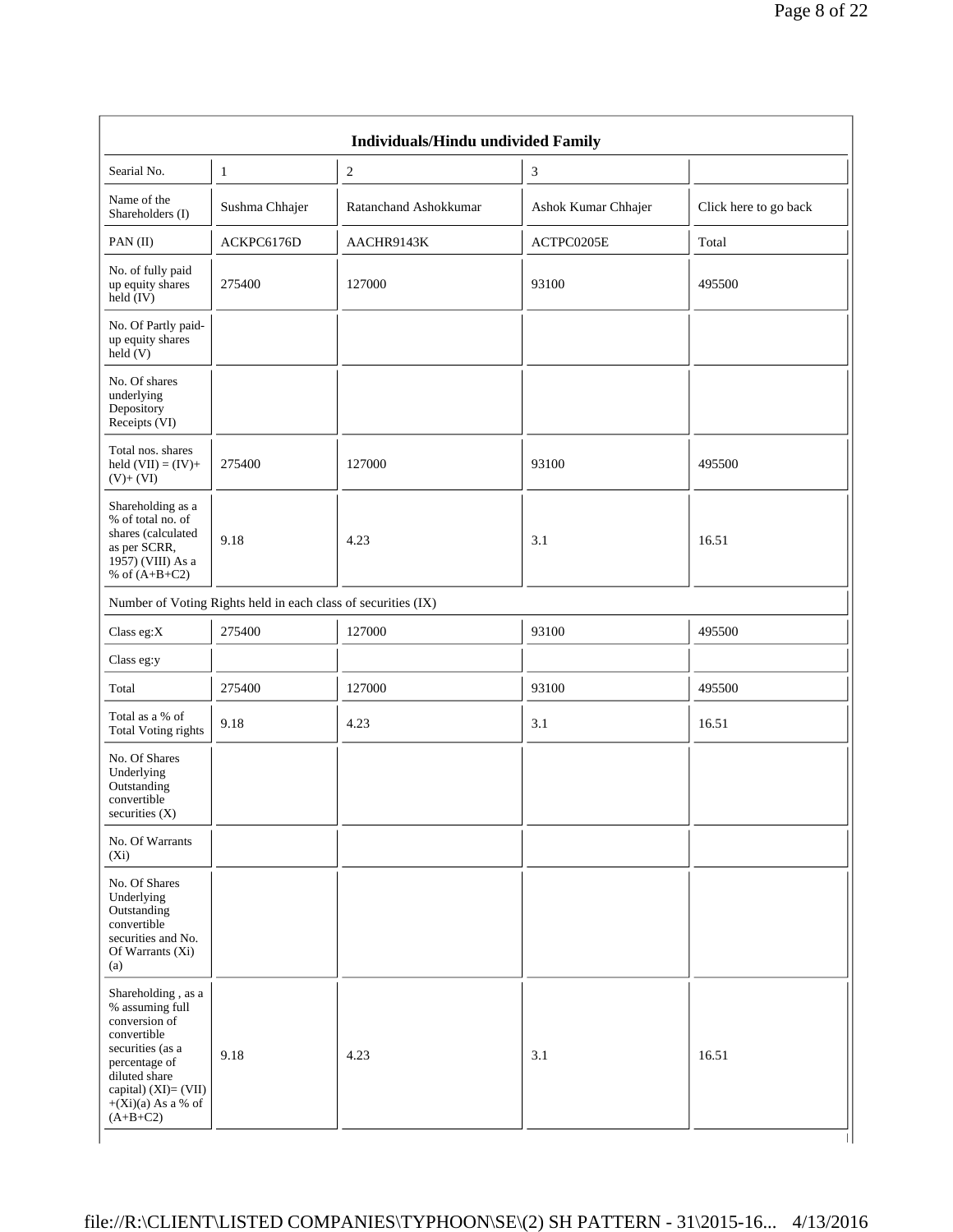| Number of Locked in shares (XII)                                     |                                                         |        |       |        |
|----------------------------------------------------------------------|---------------------------------------------------------|--------|-------|--------|
| No. $(a)$                                                            |                                                         |        |       |        |
| As a % of total<br>Shares held (b)                                   |                                                         |        |       |        |
|                                                                      | Number of Shares pledged or otherwise encumbered (XIII) |        |       |        |
| No. $(a)$                                                            |                                                         |        |       |        |
| As a % of total<br>Shares held (b)                                   |                                                         |        |       |        |
| Number of equity<br>shares held in<br>dematerialized<br>form $(XIV)$ | 275400                                                  | 127000 | 93100 | 495500 |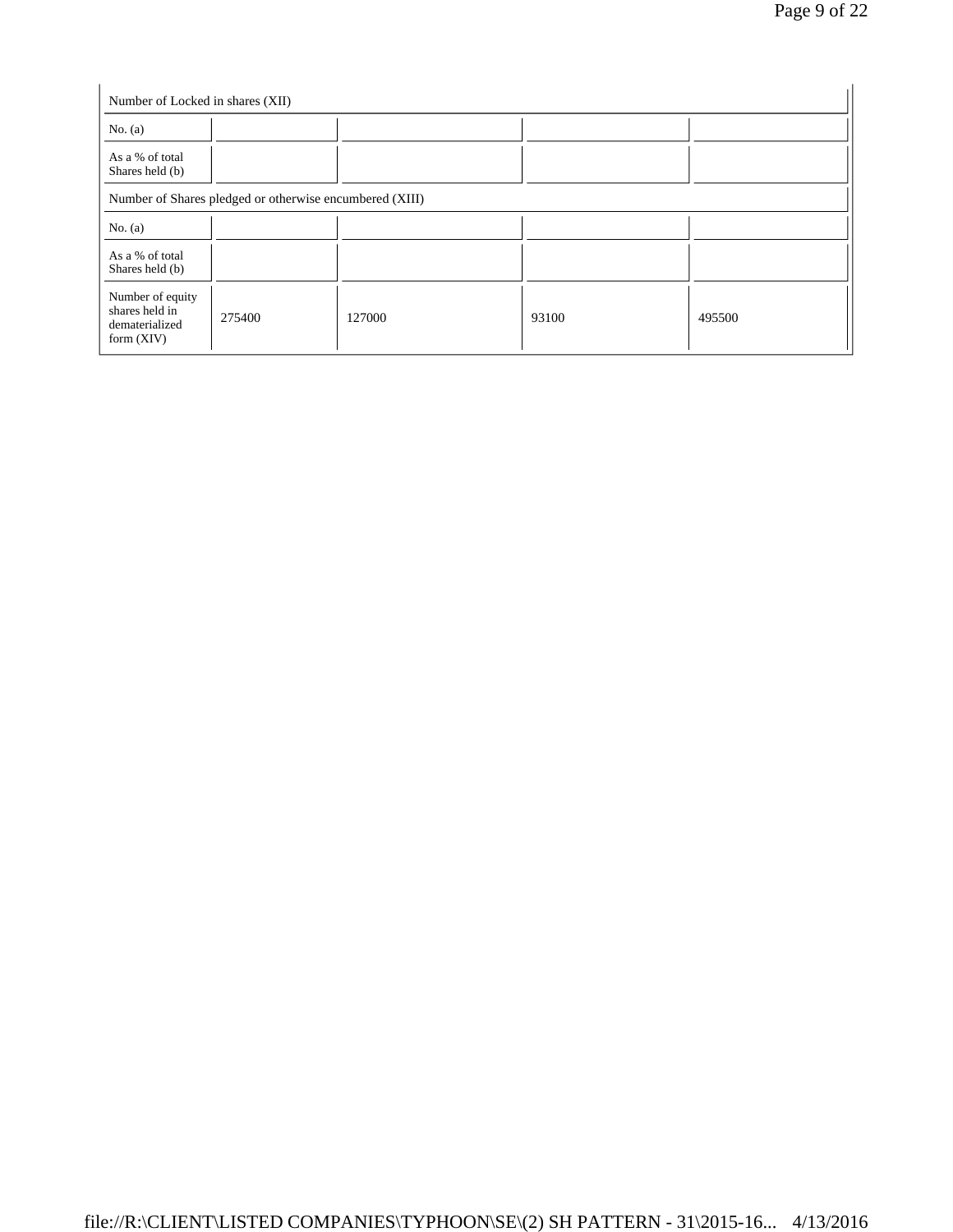| Any Other (specify)                                                                                                  |                                                               |                                       |                                                 |                                  |                                    |                                 |
|----------------------------------------------------------------------------------------------------------------------|---------------------------------------------------------------|---------------------------------------|-------------------------------------------------|----------------------------------|------------------------------------|---------------------------------|
| Searial No.                                                                                                          | 1                                                             | $\overline{2}$                        | 3                                               | $\overline{4}$                   | $\sqrt{5}$                         | 6                               |
| Category                                                                                                             | <b>Bodies Corporate</b>                                       | <b>Bodies</b><br>Corporate            | <b>Bodies Corporate</b>                         | <b>Bodies</b><br>Corporate       | <b>Bodies</b><br>Corporate         | <b>Bodies</b><br>Corporate      |
| Name of the<br>Shareholders (I)                                                                                      | Woodland<br>Consultancy<br>Services Pvt Ltd                   | Rishabh<br><b>Business Pvt</b><br>Ltd | <b>Castle Housing</b><br>Development Pvt<br>Ltd | <b>Decent Fabrics</b><br>Pvt Ltd | Technomod<br>Properties Pvt<br>Ltd | <b>Bosco Chemtex</b><br>Pvt Ltd |
| PAN(II)                                                                                                              | AAACW2180L                                                    | AAACR9106R                            | AAACC7795D                                      | AAACD5326M                       | AAACT5652Q                         | AABCB6894P                      |
| No. of the<br>Shareholders (I)                                                                                       | 1                                                             | 1                                     | 1                                               | 1                                | 1                                  | 1                               |
| No. of fully paid<br>up equity shares<br>held $(IV)$                                                                 | 290000                                                        | 275000                                | 257000                                          | 250000                           | 226700                             | 213600                          |
| No. Of Partly paid-<br>up equity shares<br>$\text{held}$ (V)                                                         |                                                               |                                       |                                                 |                                  |                                    |                                 |
| No. Of shares<br>underlying<br>Depository<br>Receipts (VI)                                                           |                                                               |                                       |                                                 |                                  |                                    |                                 |
| Total nos, shares<br>held $(VII) = (IV) +$<br>$(V)+(VI)$                                                             | 290000                                                        | 275000                                | 257000                                          | 250000                           | 226700                             | 213600                          |
| Shareholding as a<br>% of total no. of<br>shares (calculated<br>as per SCRR,<br>1957) (VIII) As a<br>% of $(A+B+C2)$ | 9.66                                                          | 9.16                                  | 8.56                                            | 8.33                             | 7.56                               | 7.12                            |
|                                                                                                                      | Number of Voting Rights held in each class of securities (IX) |                                       |                                                 |                                  |                                    |                                 |
| Class eg: X                                                                                                          | 290000                                                        | 275000                                | 257000                                          | 250000                           | 226700                             | 213600                          |
| Class eg:y                                                                                                           |                                                               |                                       |                                                 |                                  |                                    |                                 |
| Total                                                                                                                | 290000                                                        | 275000                                | 257000                                          | 250000                           | 226700                             | 213600                          |
| Total as a % of<br><b>Total Voting rights</b>                                                                        | 9.66                                                          | 9.16                                  | 8.56                                            | 8.33                             | 7.56                               | 7.12                            |
| No. Of Shares<br>Underlying<br>Outstanding<br>convertible<br>securities (X)                                          |                                                               |                                       |                                                 |                                  |                                    |                                 |
| No. Of Warrants<br>$(X_i)$                                                                                           |                                                               |                                       |                                                 |                                  |                                    |                                 |
| No. Of Shares<br>Underlying<br>Outstanding<br>convertible<br>securities and No.<br>Of Warrants (Xi)<br>(a)           |                                                               |                                       |                                                 |                                  |                                    |                                 |
| Shareholding, as a<br>% assuming full<br>conversion of                                                               |                                                               |                                       |                                                 |                                  |                                    |                                 |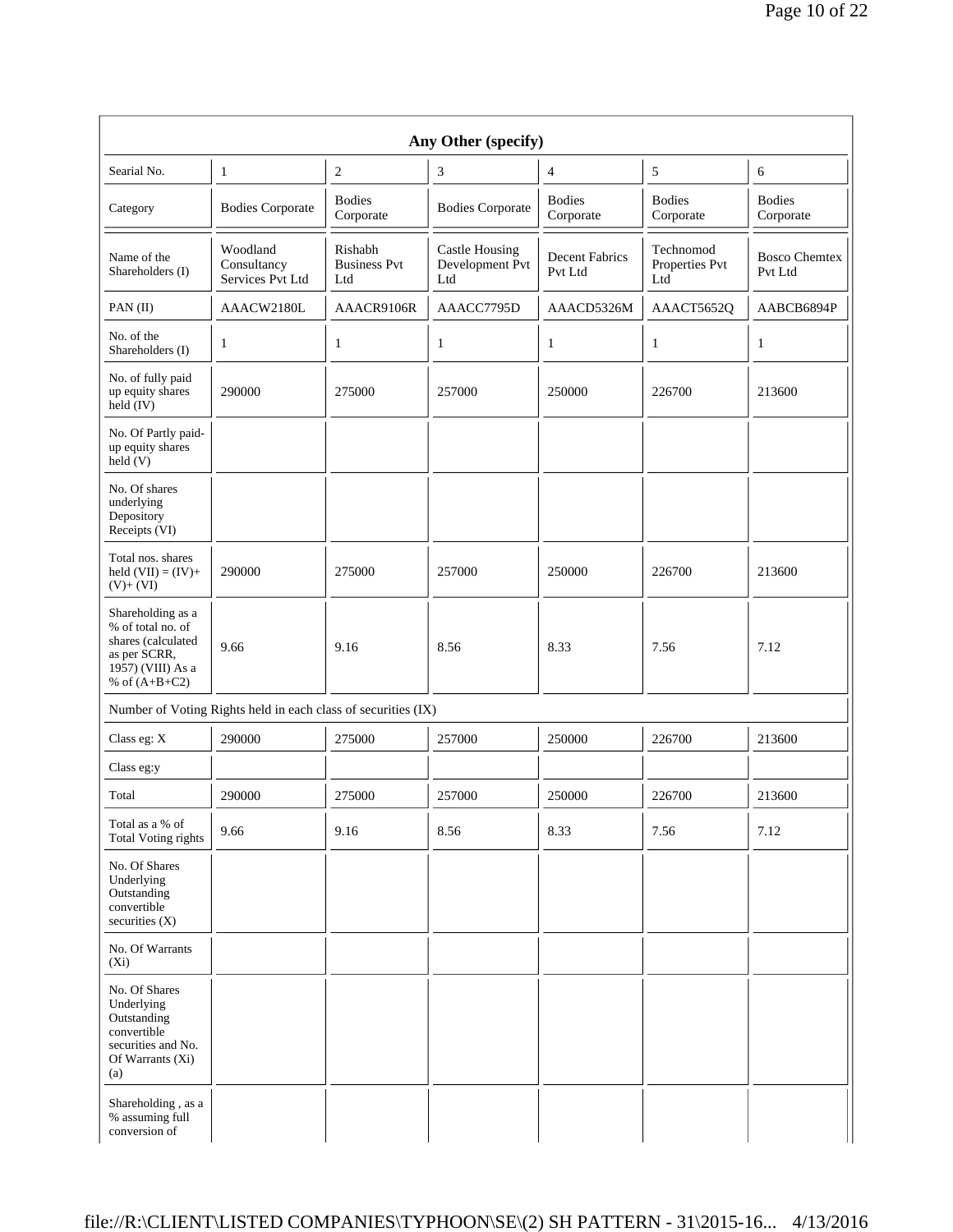| convertible<br>securities (as a<br>percentage of<br>diluted share<br>capital) $(XI) = (VII)$ | 9.66                                                    | 9.16   | 8.56   | 8.33   | 7.56   | 7.12   |
|----------------------------------------------------------------------------------------------|---------------------------------------------------------|--------|--------|--------|--------|--------|
| $+(X)$ As a % of<br>$(A+B+C2)$                                                               |                                                         |        |        |        |        |        |
| Number of Locked in shares (XII)                                                             |                                                         |        |        |        |        |        |
| No. $(a)$                                                                                    |                                                         |        |        |        |        |        |
| As a % of total<br>Shares held (b)                                                           |                                                         |        |        |        |        |        |
|                                                                                              | Number of Shares pledged or otherwise encumbered (XIII) |        |        |        |        |        |
| No. $(a)$                                                                                    |                                                         |        |        |        |        |        |
| As a % of total<br>Shares held (b)                                                           |                                                         |        |        |        |        |        |
| Number of equity<br>shares held in<br>dematerialized<br>form $(XIV)$                         | 290000                                                  | 275000 | 257000 | 250000 | 226700 | 213600 |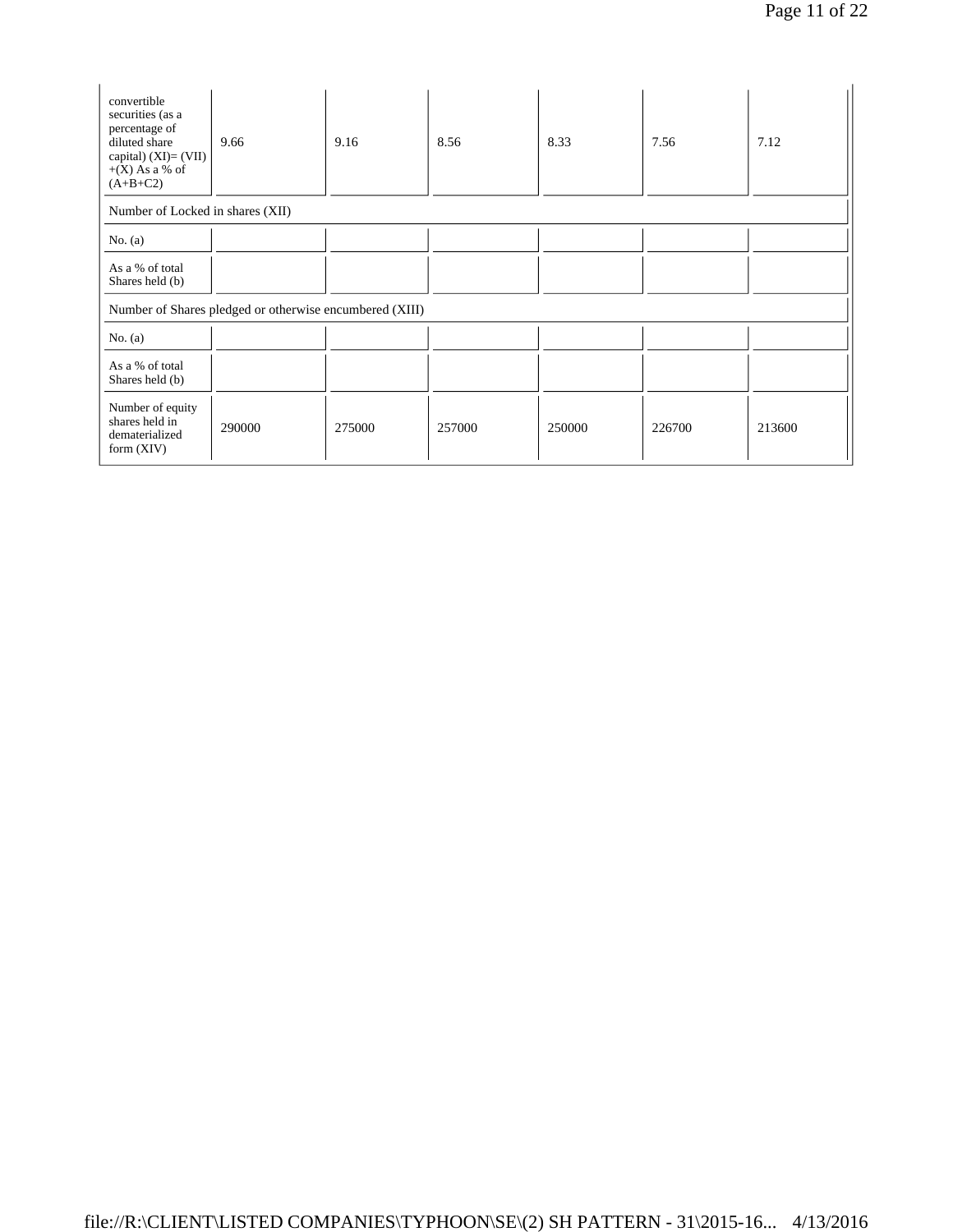| Any Other (specify)                                                                                                  |                       |  |  |  |  |
|----------------------------------------------------------------------------------------------------------------------|-----------------------|--|--|--|--|
| Searial No.                                                                                                          |                       |  |  |  |  |
| Category                                                                                                             | Click here to go back |  |  |  |  |
| Name of the<br>Shareholders (I)                                                                                      |                       |  |  |  |  |
| PAN(II)                                                                                                              | Total                 |  |  |  |  |
| No. of the<br>Shareholders (I)                                                                                       | 6                     |  |  |  |  |
| No. of fully paid<br>up equity shares<br>$held$ (IV)                                                                 | 1512300               |  |  |  |  |
| No. Of Partly paid-<br>up equity shares<br>held(V)                                                                   |                       |  |  |  |  |
| No. Of shares<br>underlying<br>Depository<br>Receipts (VI)                                                           |                       |  |  |  |  |
| Total nos. shares<br>held $(VII) = (IV) +$<br>$(V)+(VI)$                                                             | 1512300               |  |  |  |  |
| Shareholding as a<br>% of total no. of<br>shares (calculated<br>as per SCRR,<br>1957) (VIII) As a<br>% of $(A+B+C2)$ | 50.4                  |  |  |  |  |
| Number of Voting Rights held in each class of securities (IX)                                                        |                       |  |  |  |  |
| Class eg: X                                                                                                          | 1512300               |  |  |  |  |
| Class eg:y                                                                                                           |                       |  |  |  |  |
| Total                                                                                                                | 1512300               |  |  |  |  |
| Total as a % of<br><b>Total Voting rights</b>                                                                        | 50.4                  |  |  |  |  |
| No. Of Shares<br>Underlying<br>Outstanding<br>convertible<br>securities $(X)$                                        |                       |  |  |  |  |
| No. Of Warrants<br>$(X_i)$                                                                                           |                       |  |  |  |  |
| No. Of Shares<br>Underlying<br>Outstanding<br>convertible<br>securities and No.<br>Of Warrants (Xi)<br>(a)           |                       |  |  |  |  |
| Shareholding, as a<br>% assuming full<br>conversion of<br>convertible<br>securities (as a                            |                       |  |  |  |  |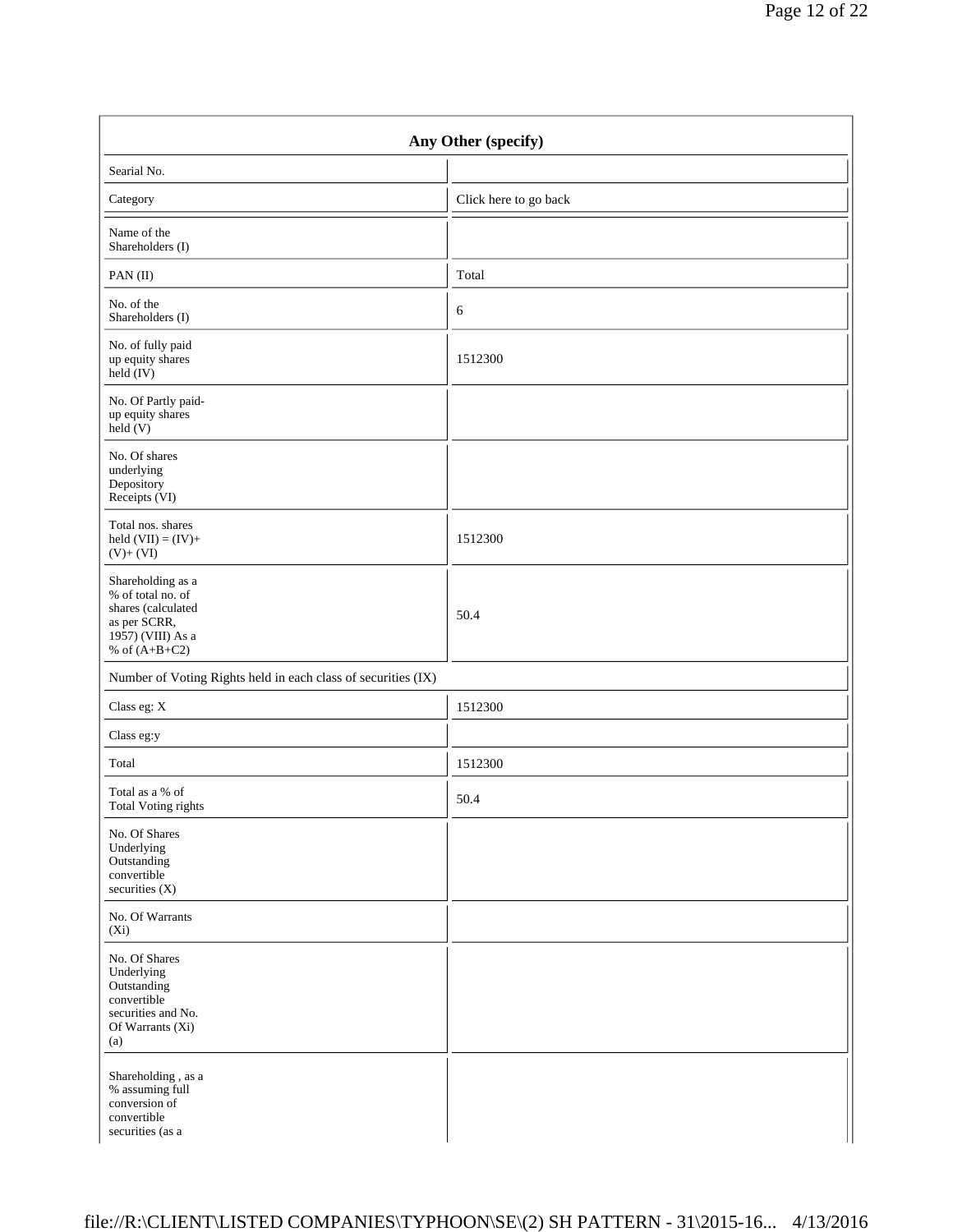| percentage of<br>diluted share<br>capital) (XI)= (VII)<br>$+(X)$ As a % of<br>$(A+B+C2)$ | 50.4    |  |  |  |  |
|------------------------------------------------------------------------------------------|---------|--|--|--|--|
| Number of Locked in shares (XII)                                                         |         |  |  |  |  |
| No. $(a)$                                                                                |         |  |  |  |  |
| As a % of total<br>Shares held (b)                                                       |         |  |  |  |  |
| Number of Shares pledged or otherwise encumbered (XIII)                                  |         |  |  |  |  |
| No. $(a)$                                                                                |         |  |  |  |  |
| As a % of total<br>Shares held (b)                                                       |         |  |  |  |  |
| Number of equity<br>shares held in<br>dematerialized<br>form $(XIV)$                     | 1512300 |  |  |  |  |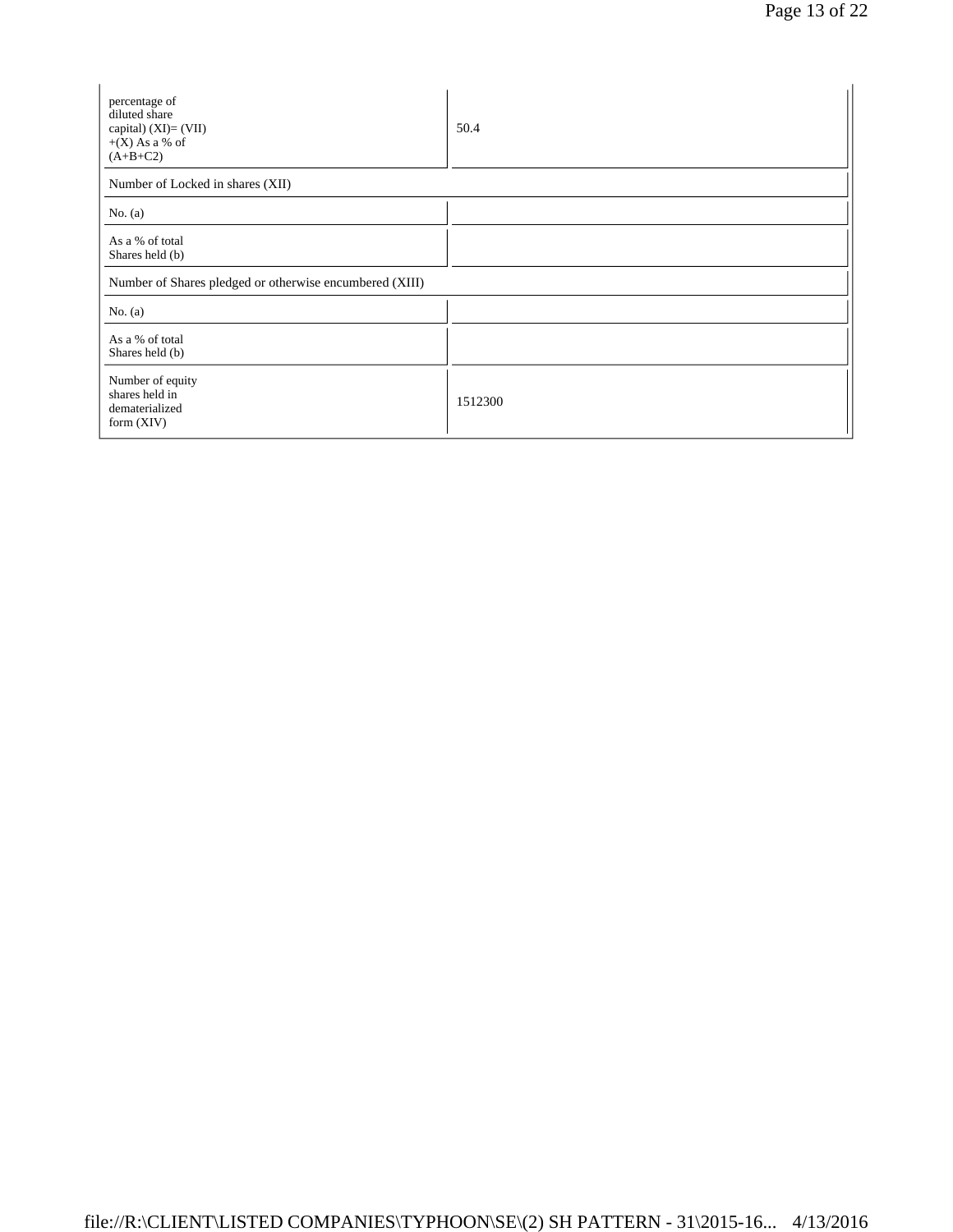|                                                                                                                            | Individuals - ii. Individual shareholders holding nominal share capital in excess of Rs. 2 lakhs. |                                                               |                                   |                    |                        |                       |                      |
|----------------------------------------------------------------------------------------------------------------------------|---------------------------------------------------------------------------------------------------|---------------------------------------------------------------|-----------------------------------|--------------------|------------------------|-----------------------|----------------------|
| Searial No.                                                                                                                | $\mathbf{1}$                                                                                      | $\boldsymbol{2}$                                              | 3                                 | $\overline{4}$     | 5                      | 6                     | $\tau$               |
| Name of the<br>Shareholders (I)                                                                                            | Dhaval J Patel                                                                                    | Hanumanchand<br>M Chopra                                      | Hemantbhai<br>Punamchand<br>Sheth | Kamala H<br>Chopra | Mahabirprasad<br>Kedia | Malka Jaymin<br>Rawal | Mona<br>Manish Joshi |
| PAN(II)                                                                                                                    | APWPP6566R                                                                                        | ZZZZZ9999Z                                                    | ADSPS7157D                        | ZZZZZ9999Z         | ZZZZZ9999Z             | AAWPR4493G            | ALQPJ4510P           |
| No. of fully<br>paid up equity<br>shares held (IV)                                                                         | 45700                                                                                             | 49500                                                         | 100000                            | 49500              | 39600                  | 50000                 | 50000                |
| No. Of Partly<br>paid-up equity<br>shares held (V)                                                                         |                                                                                                   |                                                               |                                   |                    |                        |                       |                      |
| No. Of shares<br>underlying<br>Depository<br>Receipts (VI)                                                                 |                                                                                                   |                                                               |                                   |                    |                        |                       |                      |
| Total nos.<br>shares held<br>$(VII) = (IV) +$<br>$(V)+(VI)$                                                                | 45700                                                                                             | 49500                                                         | 100000                            | 49500              | 39600                  | 50000                 | 50000                |
| Shareholding as<br>a % of total no.<br>of shares<br>(calculated as<br>per SCRR,<br>1957) (VIII) As<br>a % of<br>$(A+B+C2)$ | 1.52                                                                                              | 1.65                                                          | 3.33                              | 1.65               | 1.32                   | 1.67                  | 1.67                 |
|                                                                                                                            |                                                                                                   | Number of Voting Rights held in each class of securities (IX) |                                   |                    |                        |                       |                      |
| Class eg: X                                                                                                                | 45700                                                                                             | 49500                                                         | 100000                            | 49500              | 39600                  | 50000                 | 50000                |
| Class eg:y                                                                                                                 |                                                                                                   |                                                               |                                   |                    |                        |                       |                      |
| Total                                                                                                                      | 45700                                                                                             | 49500                                                         | 100000                            | 49500              | 39600                  | 50000                 | 50000                |
| Total as a % of<br><b>Total Voting</b><br>rights                                                                           | 1.52                                                                                              | 1.65                                                          | 3.33                              | 1.65               | 1.32                   | 1.67                  | 1.67                 |
| No. Of Shares<br>Underlying<br>Outstanding<br>convertible<br>securities (X)                                                |                                                                                                   |                                                               |                                   |                    |                        |                       |                      |
| No. Of<br>Warrants (Xi)                                                                                                    |                                                                                                   |                                                               |                                   |                    |                        |                       |                      |
| No. Of Shares<br>Underlying<br>Outstanding<br>convertible<br>securities and<br>No. Of<br>Warrants (Xi)<br>(a)              |                                                                                                   |                                                               |                                   |                    |                        |                       |                      |
| Shareholding,<br>as a %<br>assuming full<br>conversion of                                                                  |                                                                                                   |                                                               |                                   |                    |                        |                       |                      |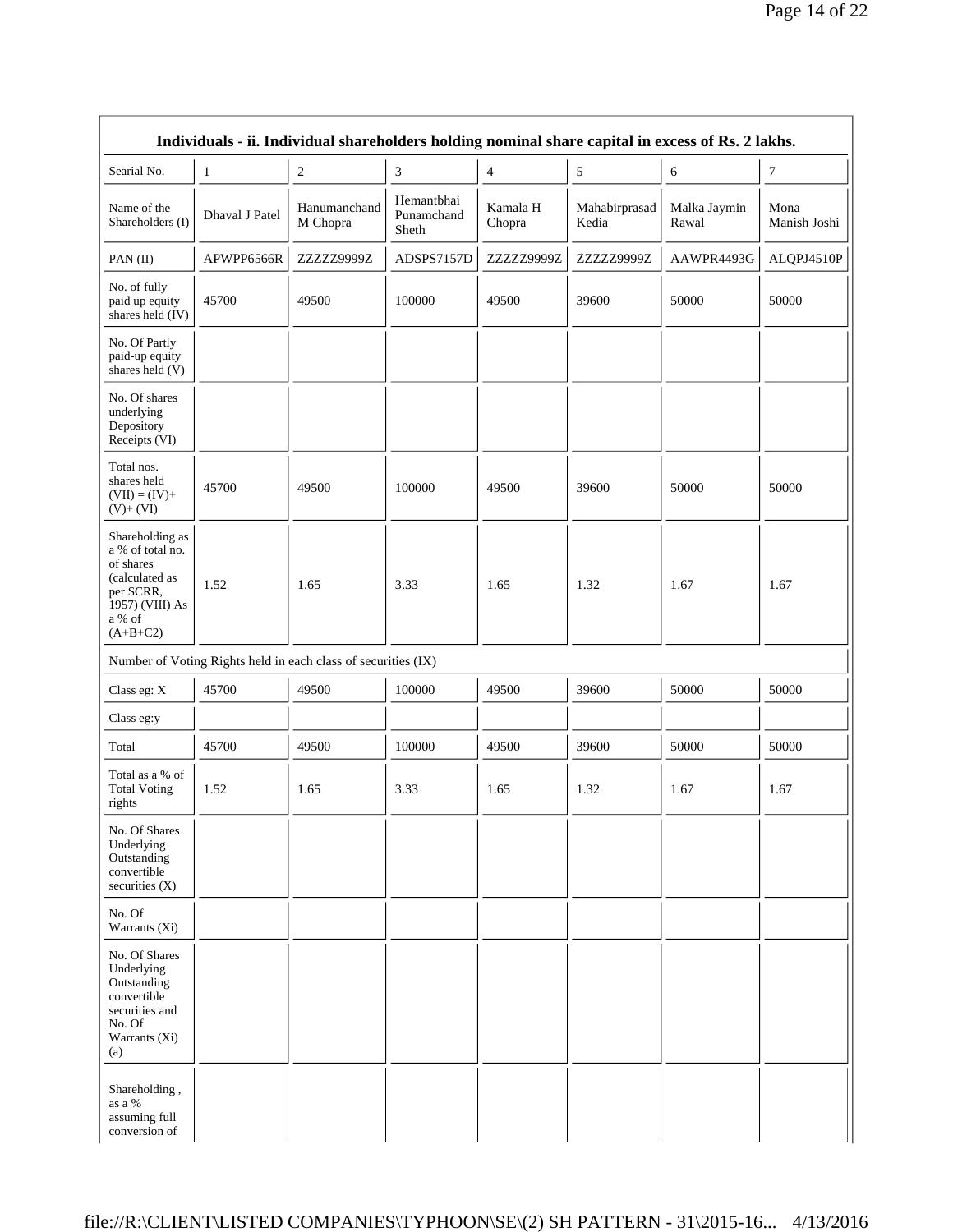| convertible<br>securities (as a<br>percentage of<br>diluted share<br>capital) $(XI)=$<br>$(VII)+(X)$ As a<br>$%$ of<br>$(A+B+C2)$ | 1.52                             | 1.65             | 3.33   | 1.65         | 1.32           | 1.67           | 1.67  |
|-----------------------------------------------------------------------------------------------------------------------------------|----------------------------------|------------------|--------|--------------|----------------|----------------|-------|
|                                                                                                                                   | Number of Locked in shares (XII) |                  |        |              |                |                |       |
| No. $(a)$                                                                                                                         |                                  |                  |        |              |                |                |       |
| As a % of total<br>Shares held (b)                                                                                                |                                  |                  |        |              |                |                |       |
| Number of<br>equity shares<br>held in<br>dematerialized<br>form $(XIV)$                                                           | 45700                            | $\boldsymbol{0}$ | 100000 | $\mathbf{0}$ | $\overline{0}$ | $\overline{0}$ | 50000 |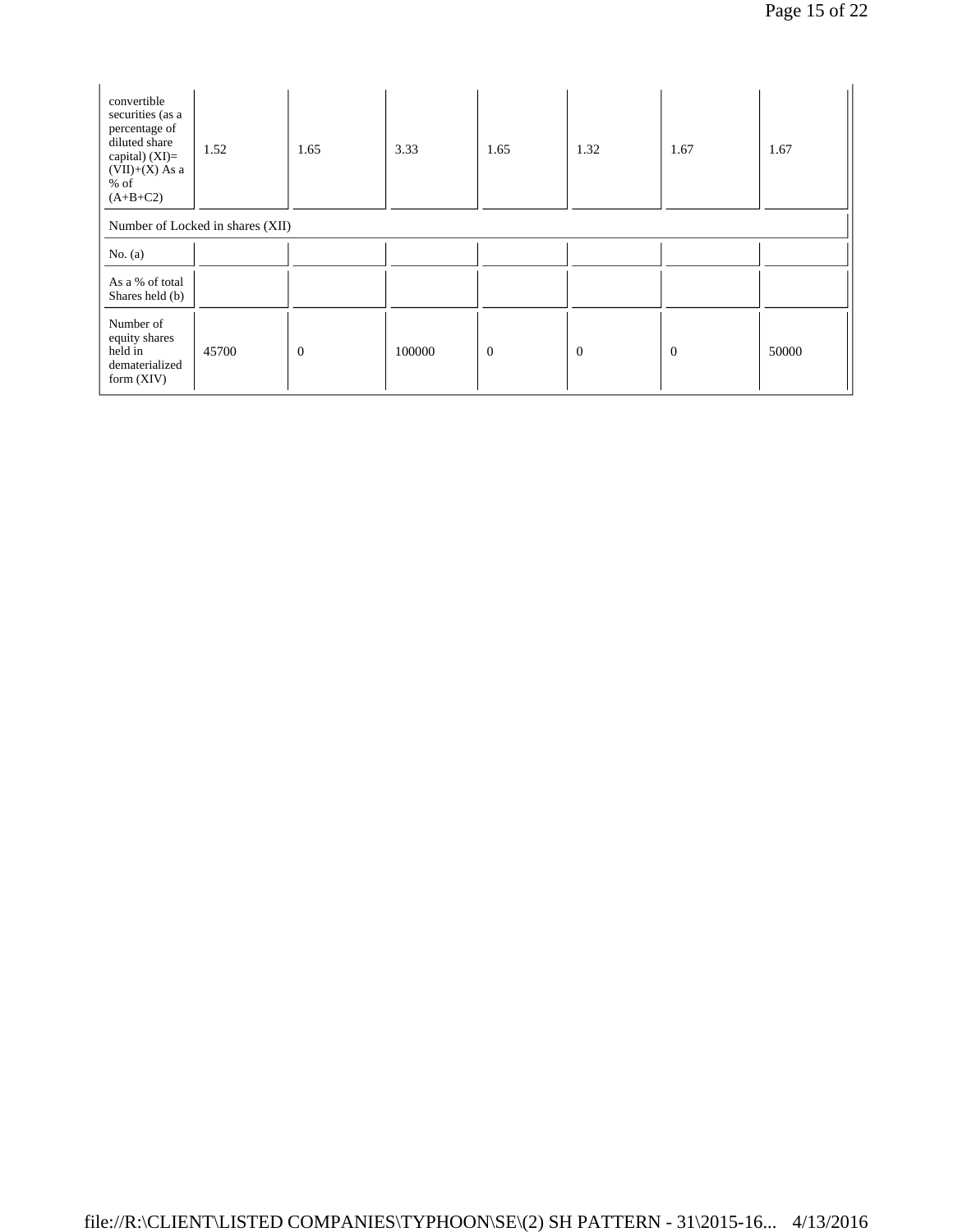|                                                                                                                                               | Individuals - ii. Individual shareholders holding nominal share capital in excess of Rs. 2 lakhs. |                     |                               |                            |                                  |                                |                       |
|-----------------------------------------------------------------------------------------------------------------------------------------------|---------------------------------------------------------------------------------------------------|---------------------|-------------------------------|----------------------------|----------------------------------|--------------------------------|-----------------------|
| Searial No.                                                                                                                                   | 8                                                                                                 | 9                   | 10                            | 11                         | 12                               | 13                             | 14                    |
| Name of the<br>Shareholders (I)                                                                                                               | Narendra S<br>Shah                                                                                | Parvez A<br>Ghanchi | Payal<br>Pranavkumar<br>Joshi | Purushottam<br>Dass Bangur | Rajkumari<br>Ramchand<br>Udhwani | Richesh<br>Raichand<br>Golchha | Satyanarayan<br>Kedia |
| PAN(II)                                                                                                                                       | ZZZZZ9999Z                                                                                        | ANCPG2126N          | AWVPJ8194R                    | ZZZZZ9999Z                 | AAPPU2139K                       | ALFPG4976K                     | ZZZZZ9999Z            |
| No. of fully paid<br>up equity shares<br>held (IV)                                                                                            | 59400                                                                                             | 50000               | 50000                         | 49500                      | 48100                            | 50000                          | 39600                 |
| No. Of Partly<br>paid-up equity<br>shares held (V)                                                                                            |                                                                                                   |                     |                               |                            |                                  |                                |                       |
| No. Of shares<br>underlying<br>Depository<br>Receipts (VI)                                                                                    |                                                                                                   |                     |                               |                            |                                  |                                |                       |
| Total nos. shares<br>held $(VII) = (IV)$<br>$+(V)+(VI)$                                                                                       | 59400                                                                                             | 50000               | 50000                         | 49500                      | 48100                            | 50000                          | 39600                 |
| Shareholding as a<br>% of total no. of<br>shares (calculated<br>as per SCRR,<br>1957) (VIII) As a<br>% of $(A+B+C2)$                          | 1.98                                                                                              | 1.67                | 1.67                          | 1.65                       | 1.6                              | 1.67                           | 1.32                  |
| Number of Voting Rights held in each class of securities (IX)                                                                                 |                                                                                                   |                     |                               |                            |                                  |                                |                       |
| Class eg: $X$                                                                                                                                 | 59400                                                                                             | 50000               | 50000                         | 49500                      | 48100                            | 50000                          | 39600                 |
| Class eg:y                                                                                                                                    |                                                                                                   |                     |                               |                            |                                  |                                |                       |
| Total                                                                                                                                         | 59400                                                                                             | 50000               | 50000                         | 49500                      | 48100                            | 50000                          | 39600                 |
| Total as a % of<br><b>Total Voting</b><br>rights                                                                                              | 1.98                                                                                              | 1.67                | 1.67                          | 1.65                       | 1.6                              | 1.67                           | 1.32                  |
| No. Of Shares<br>Underlying<br>Outstanding<br>convertible<br>securities $(X)$                                                                 |                                                                                                   |                     |                               |                            |                                  |                                |                       |
| No. Of Warrants<br>$(X_i)$                                                                                                                    |                                                                                                   |                     |                               |                            |                                  |                                |                       |
| No. Of Shares<br>Underlying<br>Outstanding<br>convertible<br>securities and<br>No. Of Warrants<br>(Xi)(a)                                     |                                                                                                   |                     |                               |                            |                                  |                                |                       |
| Shareholding, as<br>a % assuming<br>full conversion of<br>convertible<br>securities (as a<br>percentage of<br>diluted share<br>capital) (XI)= | 1.98                                                                                              | 1.67                | 1.67                          | 1.65                       | 1.6                              | 1.67                           | 1.32                  |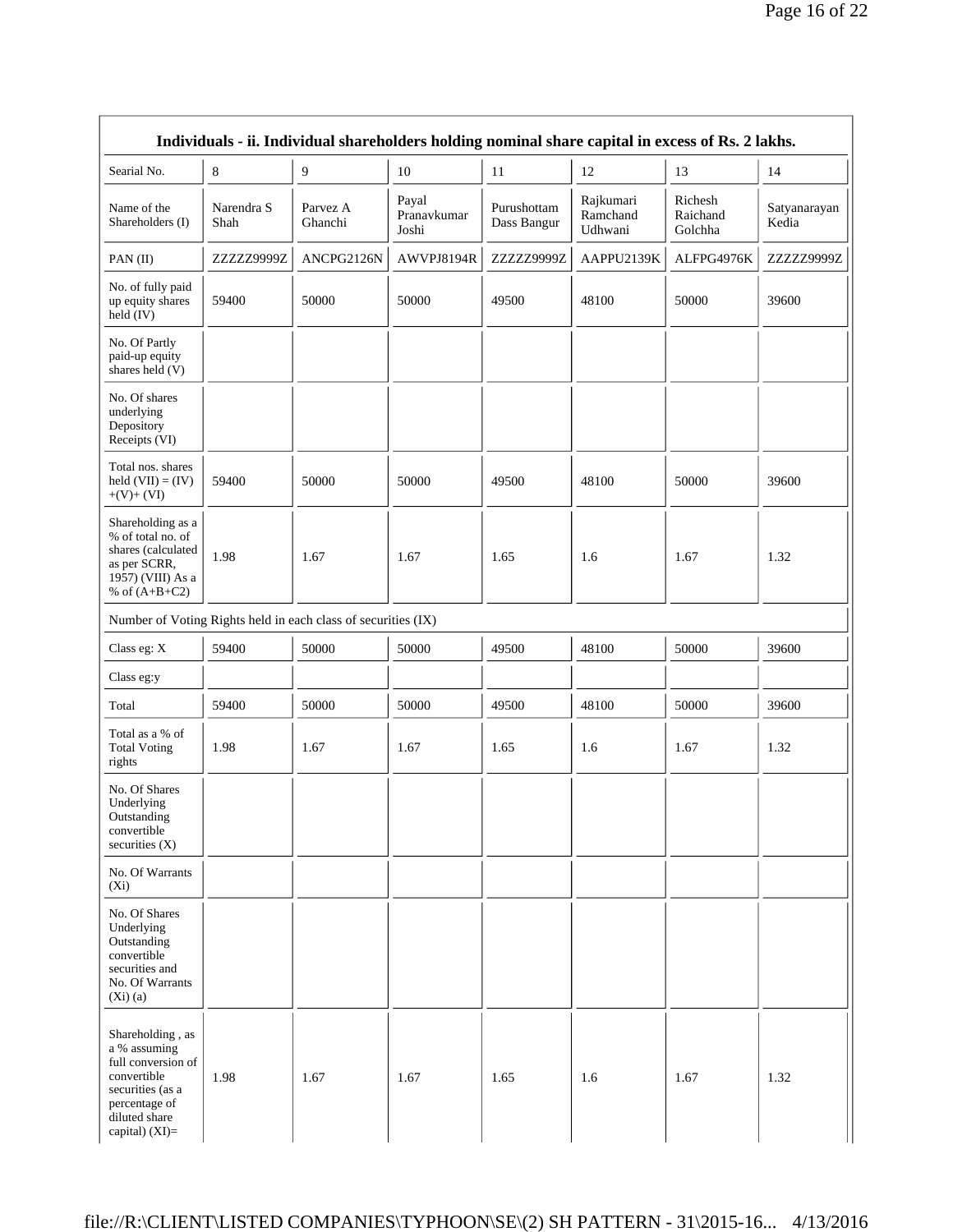| (VII)+(X) As a %<br>of $(A+B+C2)$                                    |                                  |       |       |                |       |       |                |  |
|----------------------------------------------------------------------|----------------------------------|-------|-------|----------------|-------|-------|----------------|--|
|                                                                      | Number of Locked in shares (XII) |       |       |                |       |       |                |  |
| No. $(a)$                                                            |                                  |       |       |                |       |       |                |  |
| As a % of total<br>Shares held (b)                                   |                                  |       |       |                |       |       |                |  |
| Number of equity<br>shares held in<br>dematerialized<br>form $(XIV)$ | $\theta$                         | 50000 | 50000 | $\overline{0}$ | 48100 | 50000 | $\overline{0}$ |  |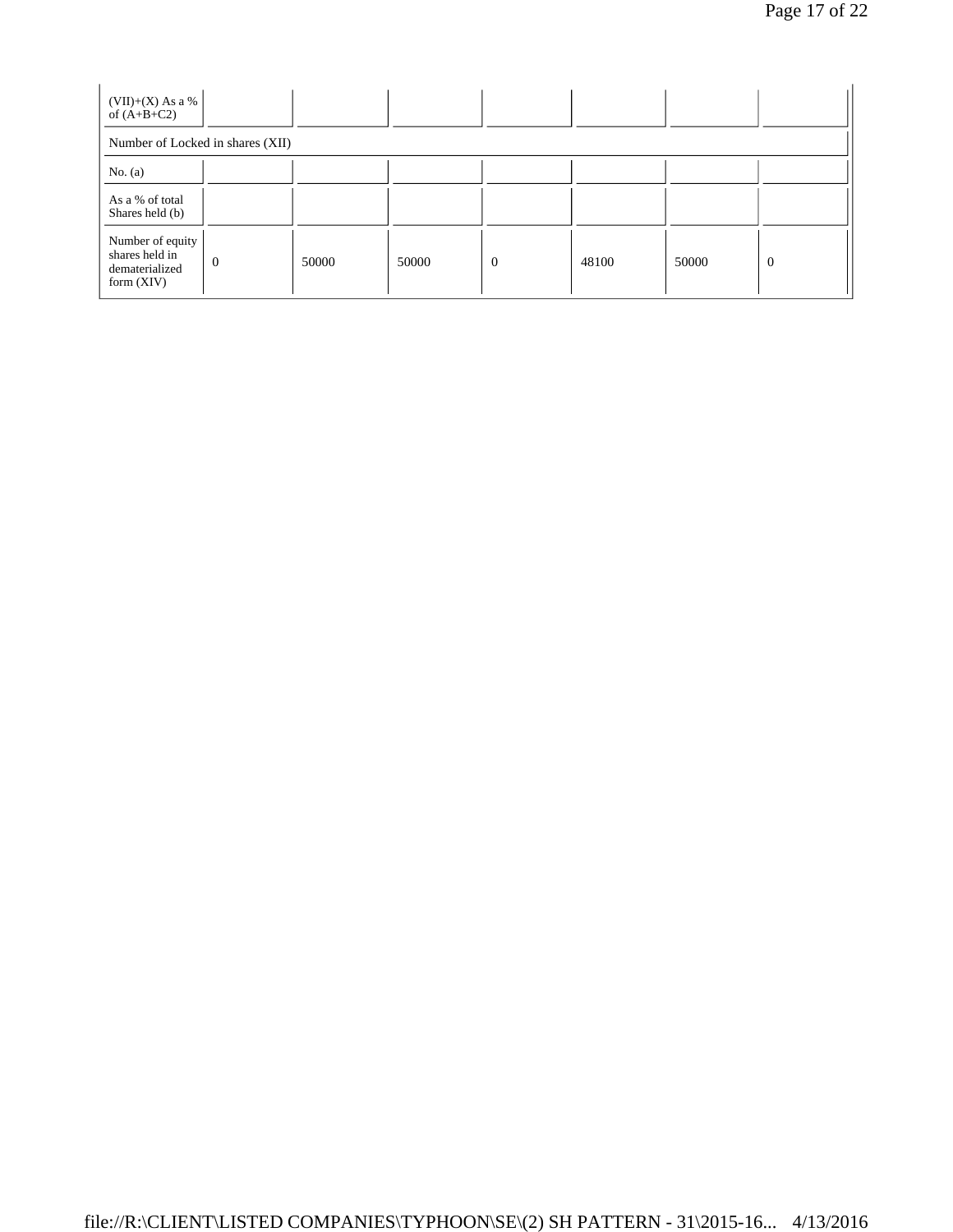| Searial No.                                                                                                                                                                            | 15                                                            | 16                       | 17               |                       |
|----------------------------------------------------------------------------------------------------------------------------------------------------------------------------------------|---------------------------------------------------------------|--------------------------|------------------|-----------------------|
| Name of the<br>Shareholders (I)                                                                                                                                                        | Sukumar Manhot                                                | Umeshkumar Popatlal Shah | Vijay R Kandhari | Click here to go back |
| PAN(II)                                                                                                                                                                                | ZZZZZ9999Z                                                    | ABGPS1958Q               | ZZZZZ9999Z       | Total                 |
| No. of fully paid<br>up equity shares<br>$\text{held} (IV)$                                                                                                                            | 49500                                                         | 50000                    | 39600            | 870000                |
| No. Of Partly paid-<br>up equity shares<br>held (V)                                                                                                                                    |                                                               |                          |                  |                       |
| No. Of shares<br>underlying<br>Depository<br>Receipts (VI)                                                                                                                             |                                                               |                          |                  |                       |
| Total nos. shares<br>held $(VII) = (IV) +$<br>$(V)+(VI)$                                                                                                                               | 49500                                                         | 50000                    | 39600            | 870000                |
| Shareholding as a<br>% of total no. of<br>shares (calculated<br>as per SCRR,<br>1957) (VIII) As a<br>% of $(A+B+C2)$                                                                   | 1.65                                                          | 1.67                     | 1.32             | 28.99                 |
|                                                                                                                                                                                        | Number of Voting Rights held in each class of securities (IX) |                          |                  |                       |
| Class eg: X                                                                                                                                                                            | 49500                                                         | 50000                    | 39600            | 870000                |
| Class eg:y                                                                                                                                                                             |                                                               |                          |                  |                       |
| Total                                                                                                                                                                                  | 49500                                                         | 50000                    | 39600            | 870000                |
| Total as a % of<br>Total Voting rights                                                                                                                                                 | 1.65                                                          | 1.67                     | 1.32             | 28.99                 |
| No. Of Shares<br>Underlying<br>Outstanding<br>convertible<br>securities $(X)$                                                                                                          |                                                               |                          |                  |                       |
| No. Of Warrants<br>$(X_i)$                                                                                                                                                             |                                                               |                          |                  |                       |
| No. Of Shares<br>Underlying<br>Outstanding<br>convertible<br>securities and No.<br>Of Warrants (Xi)<br>(a)                                                                             |                                                               |                          |                  |                       |
| Shareholding, as a<br>% assuming full<br>conversion of<br>convertible<br>securities (as a<br>percentage of<br>diluted share<br>capital) $(XI)=(VII)$<br>$+(X)$ As a % of<br>$(A+B+C2)$ | 1.65                                                          | 1.67                     | 1.32             | 28.99                 |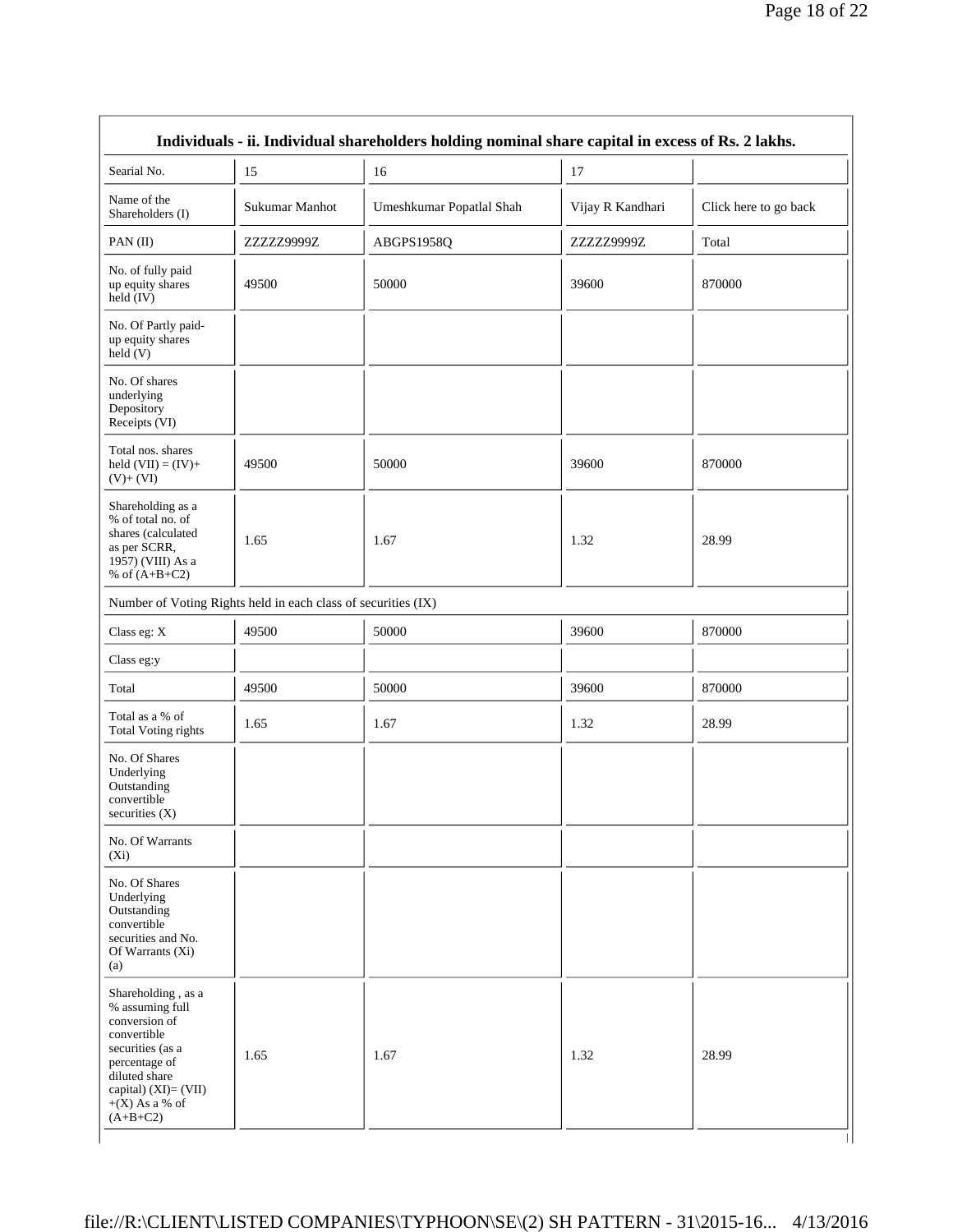| Number of Locked in shares (XII)                                     |          |       |          |        |  |  |
|----------------------------------------------------------------------|----------|-------|----------|--------|--|--|
| No. $(a)$                                                            |          |       |          |        |  |  |
| As a % of total<br>Shares held (b)                                   |          |       |          |        |  |  |
| Number of equity<br>shares held in<br>dematerialized<br>form $(XIV)$ | $\Omega$ | 50000 | $\Omega$ | 443800 |  |  |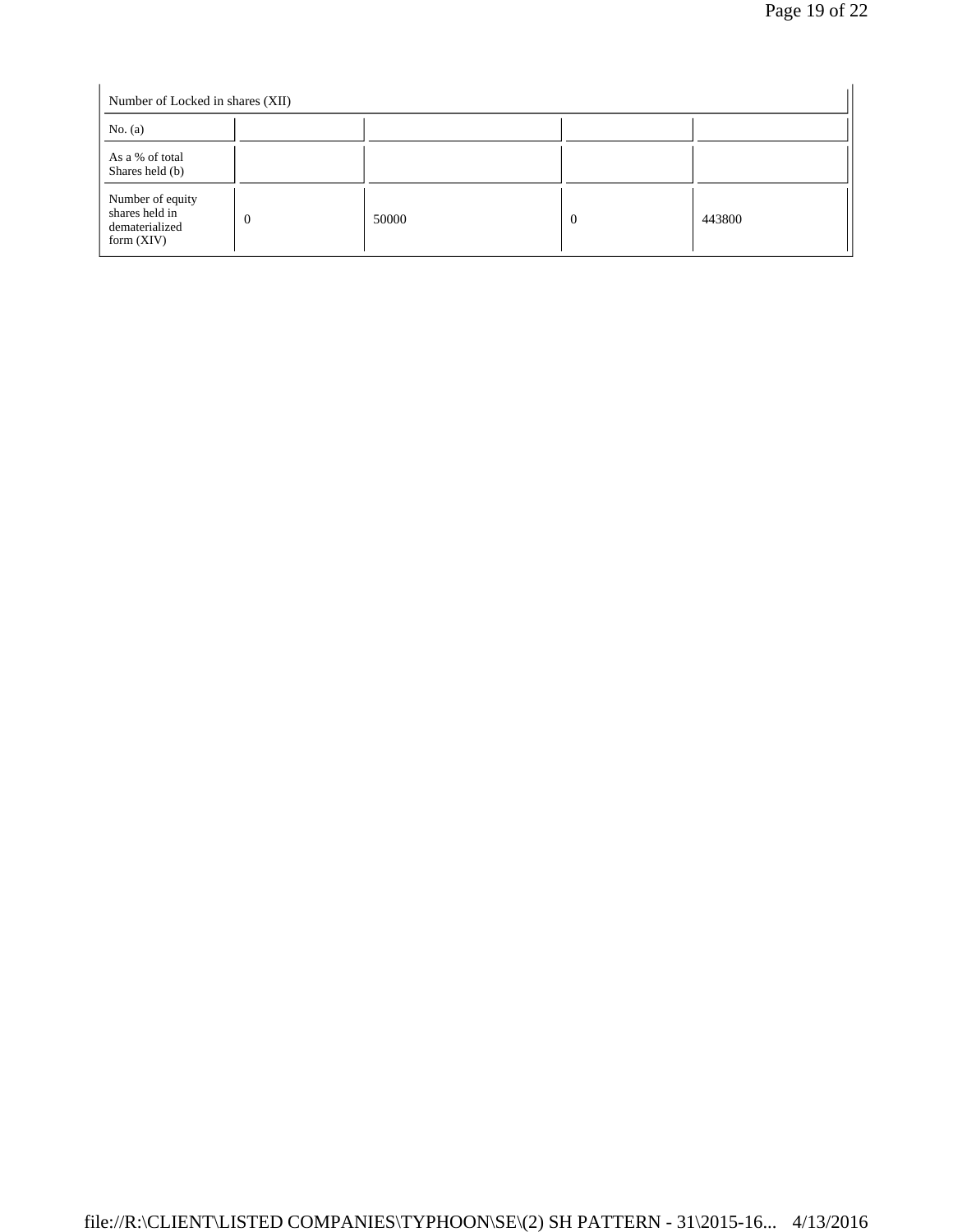|                                                                                                                      |                                                               | Any Other (specify)     |                       |
|----------------------------------------------------------------------------------------------------------------------|---------------------------------------------------------------|-------------------------|-----------------------|
| Searial No.                                                                                                          | $\mathbf{1}$                                                  | $\sqrt{2}$              |                       |
| Category                                                                                                             | <b>HUF</b>                                                    | <b>Bodies Corporate</b> |                       |
| Category / More<br>than 1 percentage                                                                                 | Category                                                      | Category                |                       |
| Name of the<br>Shareholders (I)                                                                                      |                                                               |                         | Click here to go back |
| PAN(II)                                                                                                              |                                                               |                         | Total                 |
| No. of the<br>Shareholders (I)                                                                                       | $\sqrt{2}$                                                    | $\overline{7}$          | 9                     |
| No. of fully paid<br>up equity shares<br>held (IV)                                                                   | 510                                                           | 12630                   | 13140                 |
| No. Of Partly paid-<br>up equity shares<br>held(V)                                                                   |                                                               |                         |                       |
| No. Of shares<br>underlying<br>Depository<br>Receipts (VI)                                                           |                                                               |                         |                       |
| Total nos. shares<br>held $(VII) = (IV) +$<br>$(V)+(VI)$                                                             | 510                                                           | 12630                   | 13140                 |
| Shareholding as a<br>% of total no. of<br>shares (calculated<br>as per SCRR,<br>1957) (VIII) As a<br>% of $(A+B+C2)$ | 0.02                                                          | 0.42                    | 0.44                  |
|                                                                                                                      | Number of Voting Rights held in each class of securities (IX) |                         |                       |
| Class eg: X                                                                                                          | 510                                                           | 12630                   | 13140                 |
| Class eg:y                                                                                                           |                                                               |                         |                       |
| Total                                                                                                                | 510                                                           | 12630                   | 13140                 |
| Total as a % of<br><b>Total Voting rights</b>                                                                        | $0.02\,$                                                      | 0.42                    | 0.44                  |
| No. Of Shares<br>Underlying<br>Outstanding<br>convertible<br>securities (X)                                          |                                                               |                         |                       |
| No. Of Warrants<br>$(X_i)$                                                                                           |                                                               |                         |                       |
| No. Of Shares<br>Underlying<br>Outstanding<br>convertible<br>securities and No.<br>Of Warrants (Xi)<br>(a)           |                                                               |                         |                       |
| Shareholding, as a<br>% assuming full                                                                                |                                                               |                         |                       |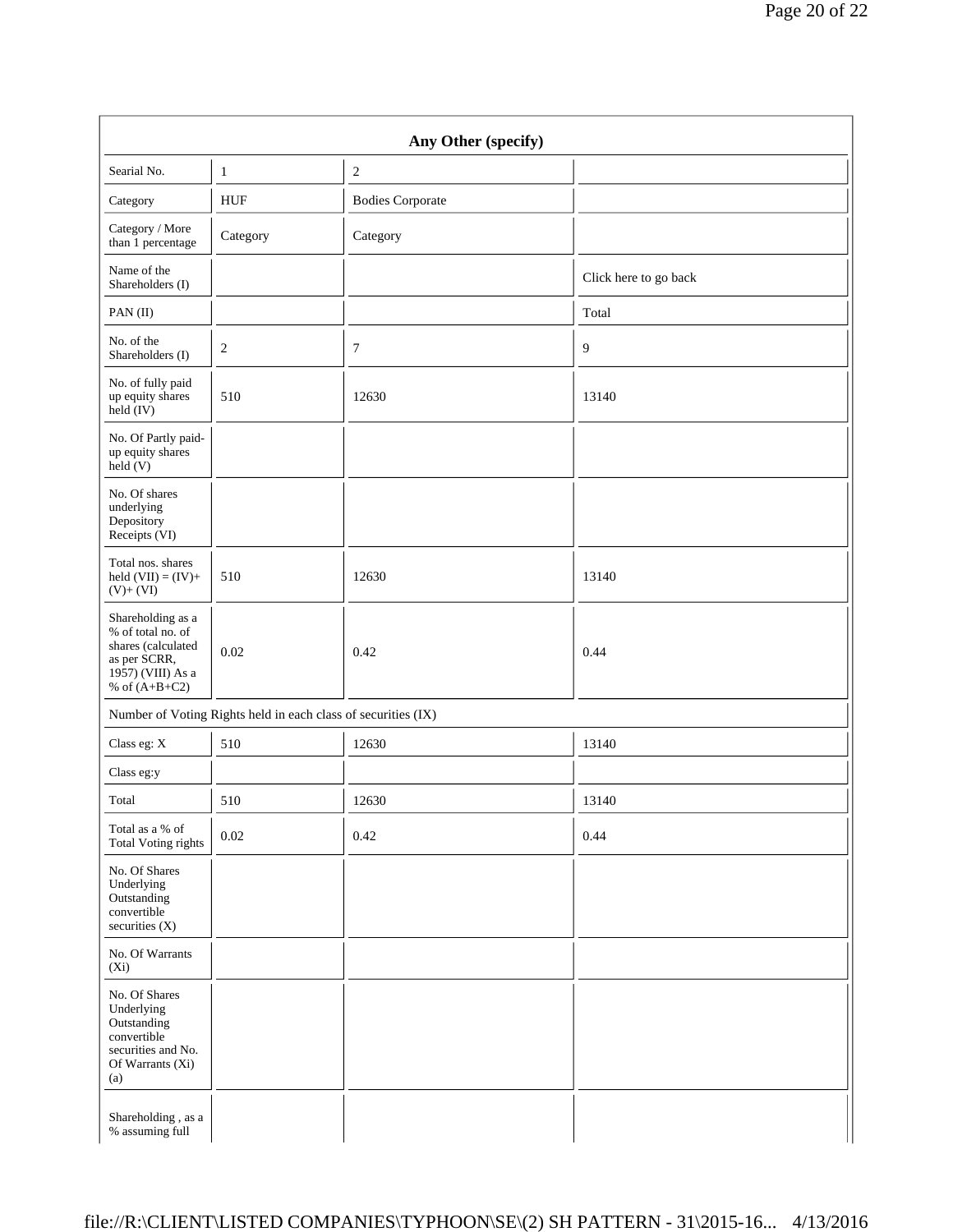| conversion of<br>convertible<br>securities (as a<br>percentage of<br>diluted share<br>capital) $(XI) = (VII)$<br>$+(X)$ As a % of<br>$(A+B+C2)$ | 0.02 | 0.42  | 0.44  |
|-------------------------------------------------------------------------------------------------------------------------------------------------|------|-------|-------|
| Number of Locked in shares (XII)                                                                                                                |      |       |       |
| No. $(a)$                                                                                                                                       |      |       |       |
| As a % of total<br>Shares held (b)                                                                                                              |      |       |       |
| Number of equity<br>shares held in<br>dematerialized<br>form $(XIV)$                                                                            | 500  | 12610 | 13110 |